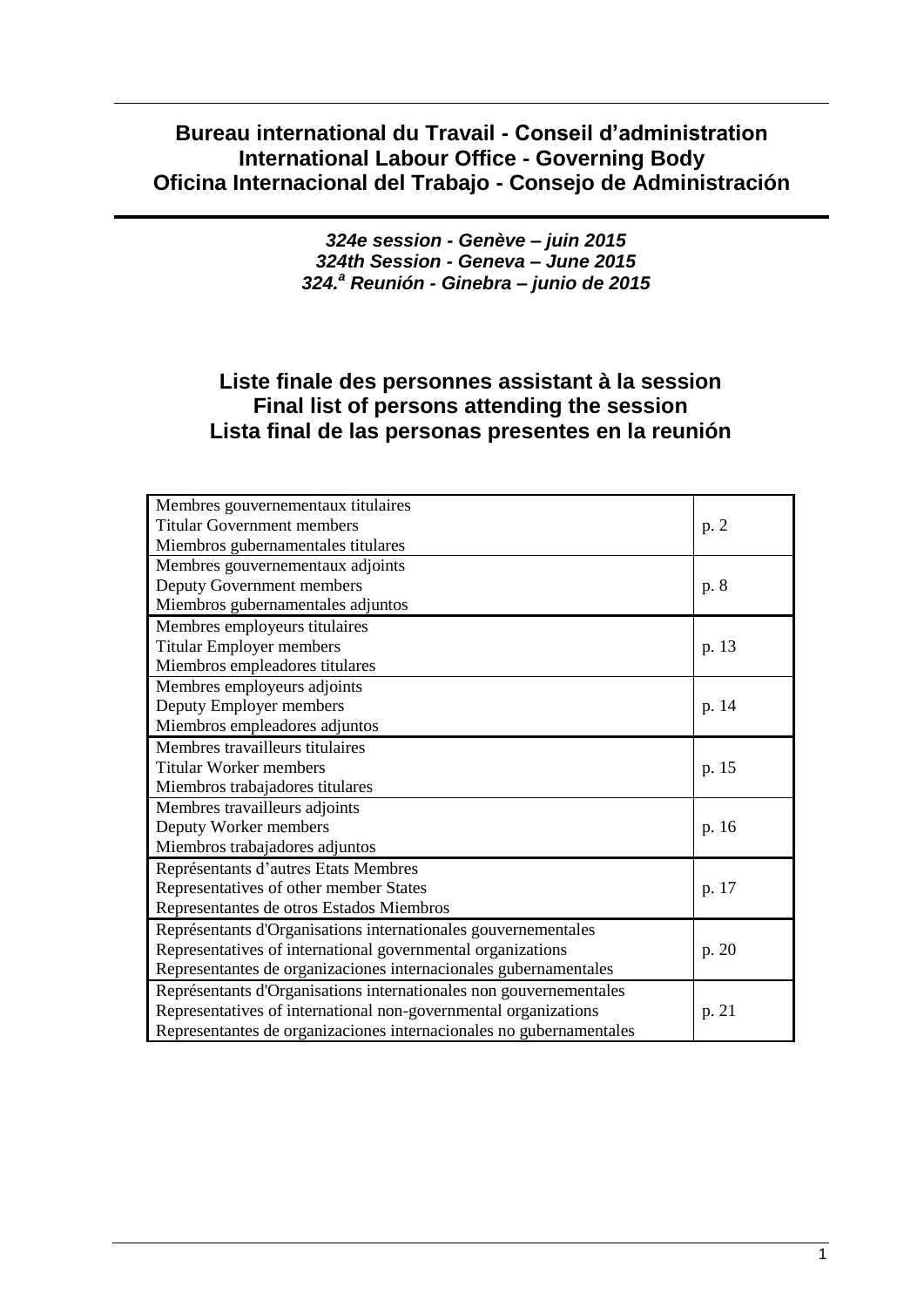<span id="page-1-0"></span>**Président du Conseil d'Administration: Chairperson of the Governing Body:** Ms M. KAJI (Japan) **Presidente del Consejo de Administración:**

# **Algérie Algeria Argelia**

M. A. BERKATI, Directeur, Relations professionnelles, Ministère du Travail, de l'Emploi et de la Sécurité sociale.

### *suppléant(s):*

Mme B. YEKKEN, Directrice des Etudes juridiques et de la Coopération, Ministère du Travail, de l'Emploi et de la Sécurité sociale.

*accompagné(s) de:*

- M. A. MERCHICHI, Sous-Directeur du Dialogue social, Ministère du Travail, de l'Emploi et de la Sécurité sociale.
- Mme H. KHERROUR, Secrétaire des Affaires étrangères, Mission permanente, Genève.

# **Allemagne Germany Alemania**

Mr K. GÜNTHER, Counsellor, Permanent Mission, Geneva.

# **Angola**

M. A. CORREIA, Ambassadeur, Représentant permanent, Mission permanente, Genève.

*suppléant(s):*

M. D. N'GOVE LUSSOKE, Directeur du Cabinet d'interchange, Ministère du Travail.

*accompagné(s) de:*

- M. A. NZITA MBEMBA, Premier Secrétaire, Mission permanente, Genève.
- M. A. GUIMARÃES, Deuxième Secrétaire, Mission permanente, Genève.

# **Argentine Argentina**

Sra. N. RIAL, Secretario de Trabajo, Ministerio de Trabajo, Empleo y Seguridad Social.

*suplente(s):*

Sr. J. ROSALES, Director de Asuntos Internacionales, Ministerio de Trabajo, Empleo y Seguridad Social.

*acompañado(s) de:*

Sr. L. ABBENANTE, Secretario de Embajada, Misión Permanente, Ginebra.

# **Brésil Brazil Brasil**

Ms R. DUNLOP, Ambassador, Permanent Representative, Permanent Mission, Geneva.

*substitute(s):*

- Mr P. DALCERO, Permanent Mission, Geneva.
- Ms D. ROCHA MATTOS, Chief of the International Organizations Division, Ministry of Labour and Employment.
- Mr F. DE SOUZA, Second Secretary, Permanent Mission, Geneva.

# **Bulgarie Bulgaria**

Mr I. PIPERKOV, Ambassador, Permanent Representative, Permanent Mission, Geneva.

*substitute(s):*

- Ms I. HRISTOVA, Director a.i., Ministry of Labour and Social Policy.
- Ms A. DAVIDOVA, Minister Plenipotentiary, Permanent Mission, Geneva.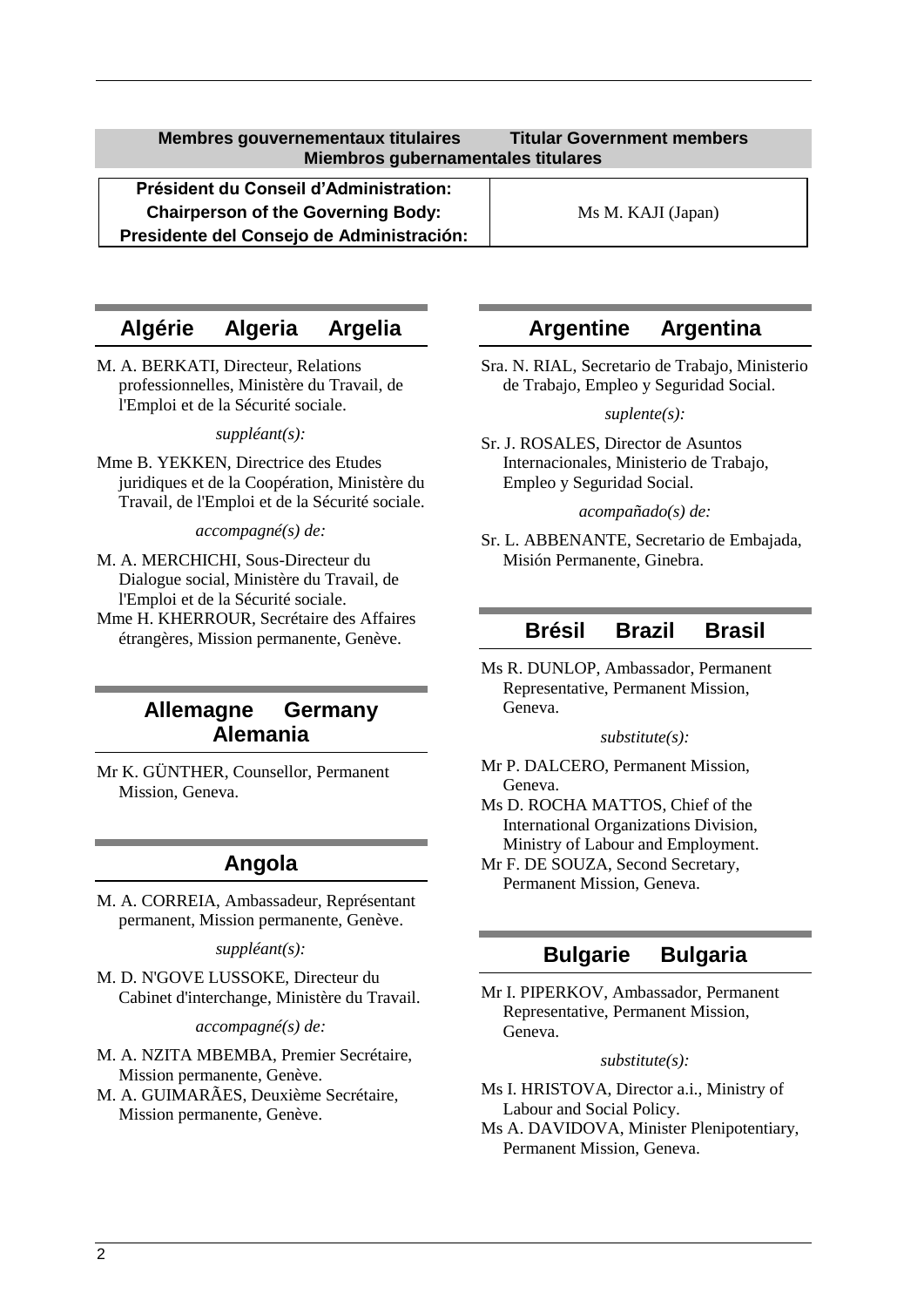*accompanied by:*

Mr A. EVTIMOV, Head, International Organizations and International Cooperation, Ministry of Labour and Social Policy.

# **Cambodge Cambodia Camboya**

Mr V. HOU, Under Secretary of State, Ministry of Labour and Vocational Training.

*substitute(s):*

Mr C. LY, Member of the Council of Jurists, Council of Ministers.

Mr S. YANG, Chief of ILO Bureau, Ministry of Labour and Vocational Training.

*accompanied by:*

Ms V. SOVANN, Adviser, Ministry of Labour and Vocational Training.

Mr C. BOU, Advisor to the Ministry of Labour and Vocational Training.

# **Chine China**

Mr X. DAI, Deputy Director-General, Department of International Cooperation, Ministry of Human Resources and Social Security.

#### *substitute(s):*

Mr S. GAO, Counsellor, Permanent Mission, Geneva.

*accompanied by:*

Mr D. DUAN, Counsellor, Permanent Mission, Geneva.

Mr S. RONG, Director, Department of International Cooperation, Ministry of Human Resources and Social Security.

# **République de Corée Republic of Korea República de Corea**

Mr S. CHOI, Ambassador, Permanent Representative, Permanent Mission, Geneva.

*substitute(s):*

Mr S. CHOI, Counsellor, Permanent Mission, Geneva.

*accompanied by:*

Ms S. KWON, Deputy Director, International Labour Affairs Division, Ministry of Employment and Labour.

# **Emirats arabes unis United Arab Emirates Emiratos Arabes Unidos**

Mr H. ALSUWAIDI, Assistant Under Secretary for Labour Affairs, Ministry of Labour.

#### *substitute(s):*

Mr A. ZALAMI, Adviser to the Minister for International Relations, Ministry of Labour.

Mr A. ALMARZOOQI, Director, International Relations Office, Ministry of Labour.

*accompanied by:*

Mr O. ALZAABI, Ambassador, Permanent Representative, Permanent Mission, Geneva.

Mr R. ALSHAMSI, First Secretary, Permanent Mission, Geneva.

Mr A. FAKHFAKH, Expert in International Organizations, Permanent Mission, Geneva.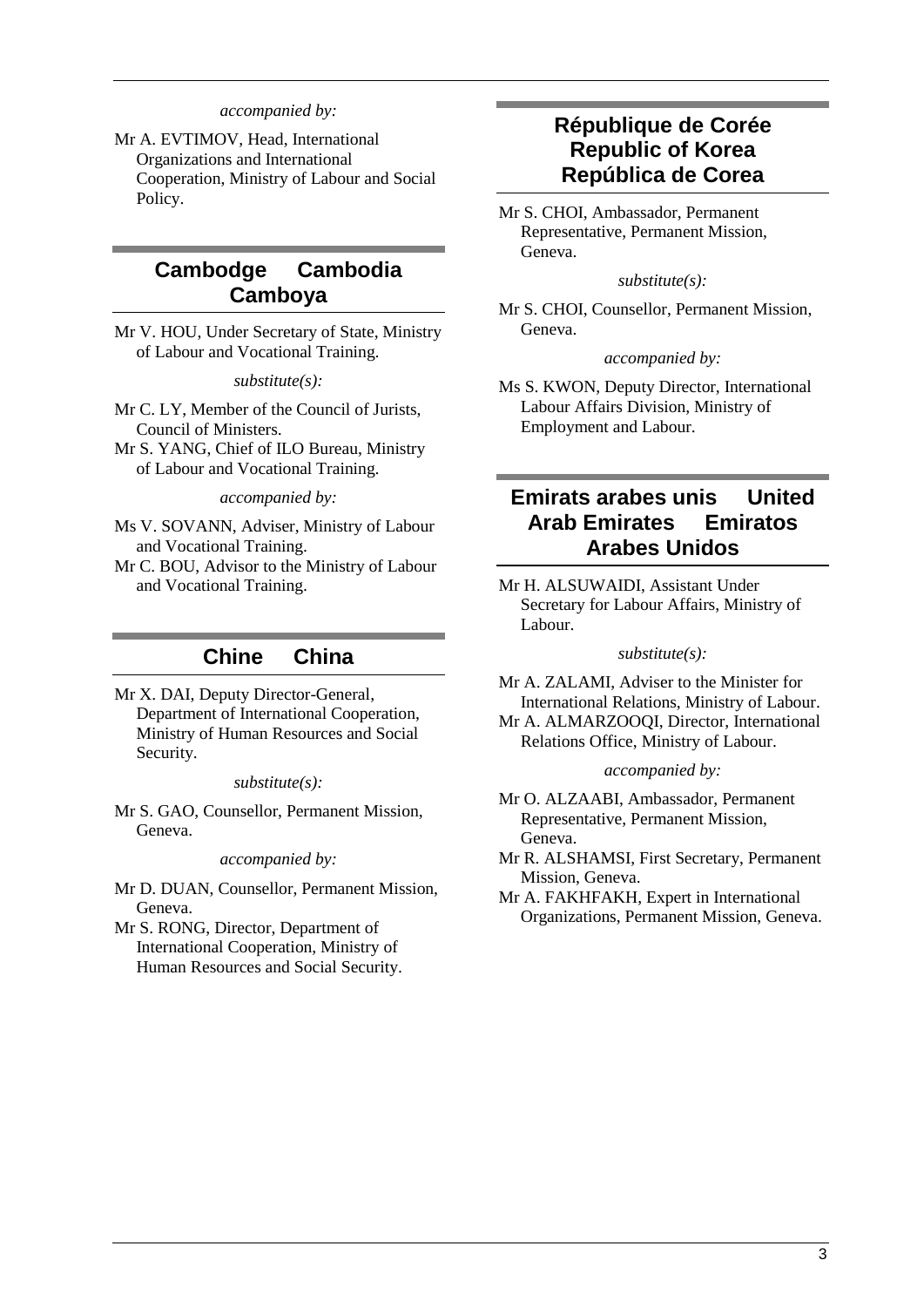# **Etats-Unis United States Estados Unidos**

Mr R. SHEPARD, Director, Office of International Relations, Department of Labor.

#### *substitute(s):*

Mr D. SUN, Political and Specialized Agencies Officer, Permanent Mission, Geneva.

## **France Francia**

M. C. JEANNEROT, Délégué du Gouvernement de la France au Conseil d'administration du BIT.

#### *suppléant(s):*

Mme M. BAUDURET, Chef du Bureau international Travail, Emploi, Affaires sociales, Droits de l'Homme, Délégation aux Affaires européennes et internationales, Ministère du Travail, de l'Emploi, de la Formation professionnelle et du Dialogue social.

*accompagné(s) de:*

M. P. ROZET, Conseiller pour les Affaires sociales, Mission permanente, Genève. Mme A. CHOPARD.

## **Ghana**

Mr S. EDDICO, Ambassador, Permanent Representative, Permanent Mission, Geneva.

#### *substitute(s):*

- Mr A. SAMMY-LONGMAN, Chief Director, Ministry of Employment and Labour Relations.
- Mr J. AMENOWODE, Chairman, Parliamentary Select Committee on Employment.
- Mr E. APPREKU, Deputy Ambassador and Permanent Representative, Permanent Mission, Geneva.

#### *accompanied by:*

- Ms L. MENSAH, Secretary, Parliamentary Select Committee.
- Mr R. MODEY, Special Adviser, Ministry of Employment and Labour Relations.
- Mr G. SMITH-GRAHAM, Chief Executive Officer, Fair Wages and Salaries Commission.

Ms E. OFORI-AGYEMANG, Director, Policy Planning, Monitoring and Evaluation Division, Ministry of Employment and Labour Relations.

- Ms A. ATTIPOE, Director, Human Resource, Ministry of Employment and Labour Relations.
- Mr E. NARH KORTELEY, Acting Chief Labour Officer, Ministry of Employment and Labour Relations.
- Mr O. YIADOM, Head, National Tripartite Secretariat, Ministry of Employment and Labour Relations.
- Mr R. ACHEAMPONG, Member Parliamentary Select Committee.
- Mr A. GYAN-TUTU, Member Parliamentary Select Committee.
- Mr O. AGYEKUM, Member Parliamentary Select Committee.

## **Inde India**

Mr S. AGGARVAL, Secretary, Ministry of Labour and Employment.

### *substitute(s):*

- Mr V. REDDY, Second Secretary, Permanent Mission, Geneva.
- Mr M. KUMAR GUPTA, Director, Ministry of Labour and Employment.

#### *accompanied by:*

- Ms A. BAPAT, Director (LC & ILAS), Ministry of Labour and Employment.
- Mr B.N. REDDY, Deputy Permanent Representative, Permanent Mission, Geneva.
- Mr K.M.S. KHALSA, Under-Secretary, Ministry of Labour and Employment.
- Mr S. MANI, Third Secretary, Permanent Mission, Geneva.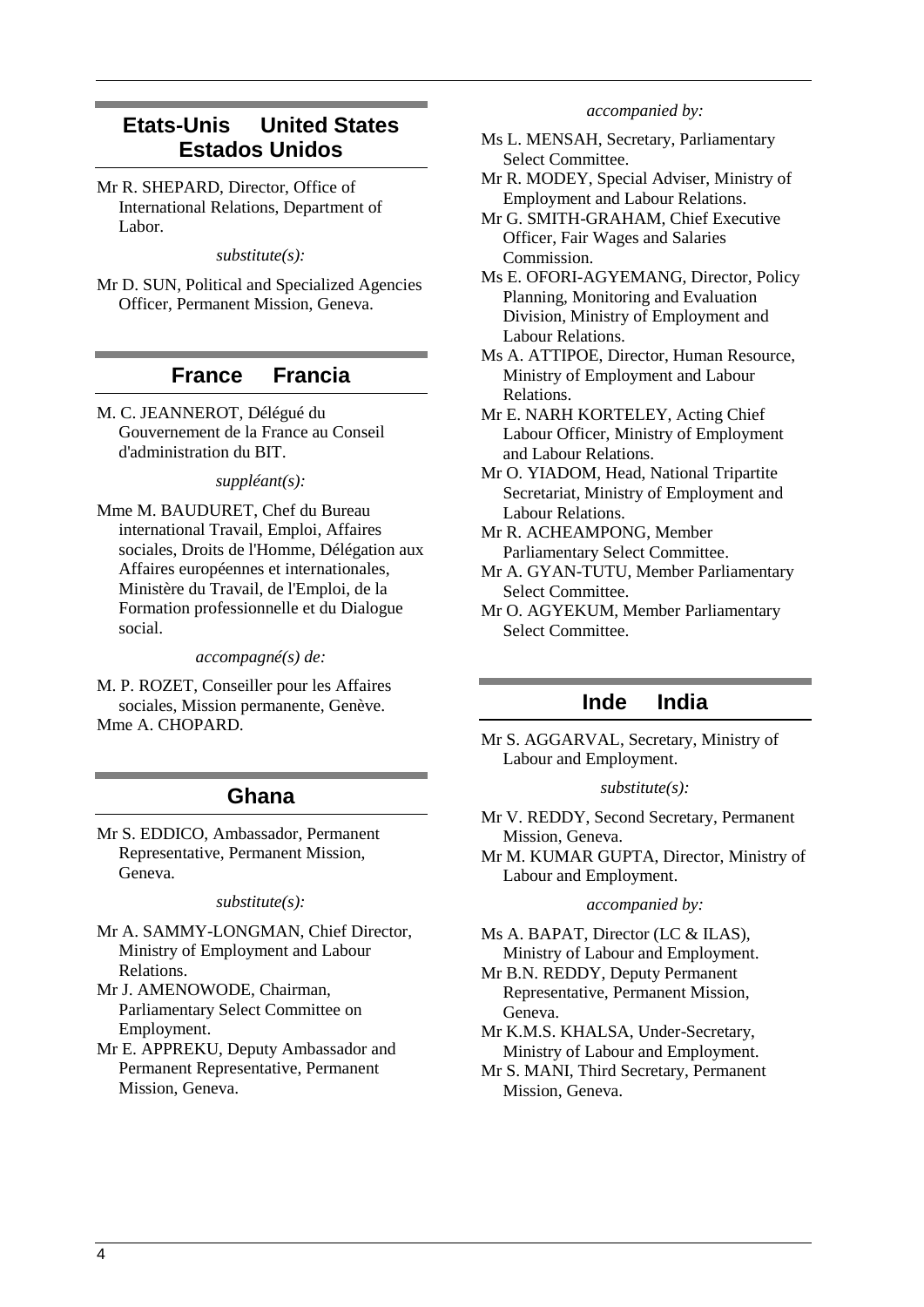# **République islamique d'Iran Islamic Republic of Iran República Islámica del Irán**

Mr M. VAGHFI, Director General for International Affairs, Ministry of Cooperatives, Labour and Social Welfare.

*substitute(s):*

Mr R. BEHZAD, Labour Attaché, Permanent Mission, Geneva.

# **Italie Italy Italia**

Mme M. ARMELLIN, Premier Conseiller, Mission permanente, Genève.

*suppléant(s):*

Mme L. MARRAMA, Mission permanente, Genève.

## **Japon Japan Japón**

Mr Y. OTABE, Ambassador Extraordinary and Plenipotentiary, Permanent Representative, Permanent Mission, Geneva.

*substitute(s):*

- Mr A. ISAWA, Assistant Minister for International Affairs, Ministry of Health, Labour and Welfare.
- Ms M. KAJI, Ambassador, Deputy Permanent Representative, Chairperson of the ILO Governing Body, Permanent Mission, Geneva.
- Mr T. KATSUDA, Vice Director-General, Employment Security Bureau, Ministry of Health, Labour and Welfare.

*accompanied by:*

- Mr K. SUZUKI, Minister, Permanent Mission, Geneva.
- Mr M. HIRASHIMA, Counsellor, Permanent Mission, Geneva.
- Mr Y. SUNAYAMA, Counsellor, Permanent Mission, Geneva.
- Ms Y. HOMMA, Deputy Director, International Affairs Division, Ministry of Health, Labour and Welfare.
- Mr T. OKI, Section Chief, International Affairs Division, Ministry of Health, Labour and Welfare.

# **Kenya**

Ms R. OMAMO, Cabinet Secretary of Labour, Social Security and Services.

#### *substitute(s):*

Dr S. NYAMBARI, Labour Commissioner, Ministry of Labour, Social Security and Services.

#### *accompanied by:*

- Mr P. KOSGEI, Director General, National Industrial Training Authority, Ministry of Labour, Social Security and Services.
- Mr J. MWANZIA, Assistant Labour Commissioner, International Labour Affairs and Social Security, Ministry of Labour, Social Security and Services.
- Mr S. MBATHA, Director, Occupational Safety and Health, Ministry of Labour, Social Security and Services.
- Ms E. ONUKO, Minister Counsellor (Labour), Permanent Mission, Geneva.

# **Mexique Mexico México**

Sr. J. LOMÓNACO, Embajador, Representante Permanente, Misión Permanente, Ginebra.

### *suplente(s):*

- Sr. J. HEREDIA ACOSTA, Representante Permanente Alterno, Misión Permanente, Ginebra.
- Sr. J. STEIN VELASCO, Titular de la Unidad de Asuntos Internacionales, Secretaría del Trabajo y Previsión Social.

### *acompañado(s) de:*

- Sr. L. MORALES VÉLEZ, Ministro de Asuntos Laborales en Europa, Misión Permanente, Ginebra.
- Sra. B. HERNÁNDEZ NARVÁEZ, Segunda Secretaria, Misión Permanente, Ginebra.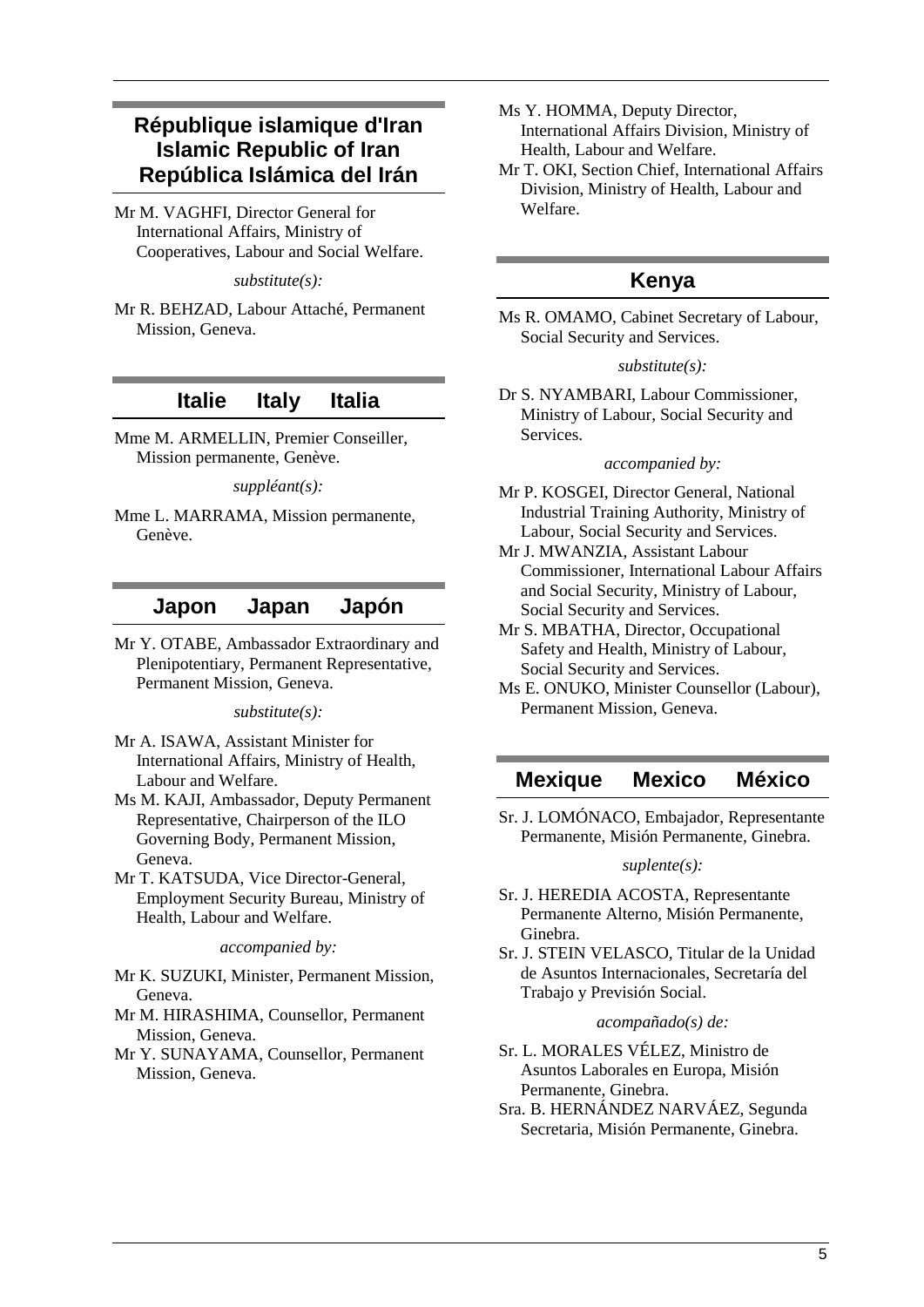# **Panama Panamá**

Sr. R. NUÑEZ MORALES, Jefe de la Oficina de Cooperación Técnica Internacional, Ministerio de Trabajo y Desarrollo Laboral.

*suplente(s):*

Sr. A. MENDOZA GANTES, Consejero, Misión Permanente, Ginebra.

*acompañado(s) de:*

- Sr. D. MONTENEGRO, Director General, Carrera Administrativa, Ministerio de la Presidencia.
- Sra. I. ATENCIO, Asesora, Políticas de Empleo, Ministerio de Trabajo y Desarrollo Laboral.
- Sra. M. ALVAREZ, Jefa, Departamento de Productividad y Salario Mínimo, Oficina de Planificación, Ministerio de Trabajo y Desarrollo Laboral.

# **Roumanie Romania Rumania**

Ms M. CIOBANU, Ambassador, Permanent Representative, Permanent Mission Geneva.

*substitute(s):*

Mr F. TUDORIE, Minister Counsellor, Permanent Mission, Geneva.

# **Royaume-Uni United Kingdom Reino Unido**

Mr M. FITCHES, Team Leader, Department for Work and Pensions.

*substitute(s):*

Ms N. NOBLE, Second Secretary, Permanent Mission, Geneva.

# **Fédération de Russie Russian Federation Federación de Rusia**

Mr S. DIYACHENKO, Counsellor, Permanent Mission, Geneva.

*substitute(s):*

Mr A. BOGATYREV, Third Secretary, Permanent Mission, Geneva.

## **Soudan Sudan Sudán**

Ms H. BORHAN, Under-Secretary of Labour, Ministry of Labour and Administrative Reform.

#### *substitute(s):*

Ms T. FARAH, General Director, International Relations, Ministry of Labour and Administrative Reform.

*accompanied by:*

Mr N. OSMAN, Government Counsel, Ministry of Labour and Administrative Reform.

Mr A. DAOUD, First Secretary, Permanent Mission, Geneva.

# **Trinité-et-Tobago Trinidad and Tobago Trinidad y Tabago**

Ms C. SMITH, Permanent Secretary (Ag.), Ministry of Labour and Small and Micro-Enterprise Development.

#### *substitute(s):*

Mr J. SANDY, Ambassador, Permanent Representative, Permanent Mission, Geneva.

#### *accompanied by:*

Ms M. RAMPERSAD, Head, International Affairs Unit, Ministry of Labour and Small and Micro Enterprise Development.

Mr J. SOBION, First Secretary, Permanent Mission, Geneva.

Ms M. FONROSE, Second Secretary, Permanent Mission, Geneva.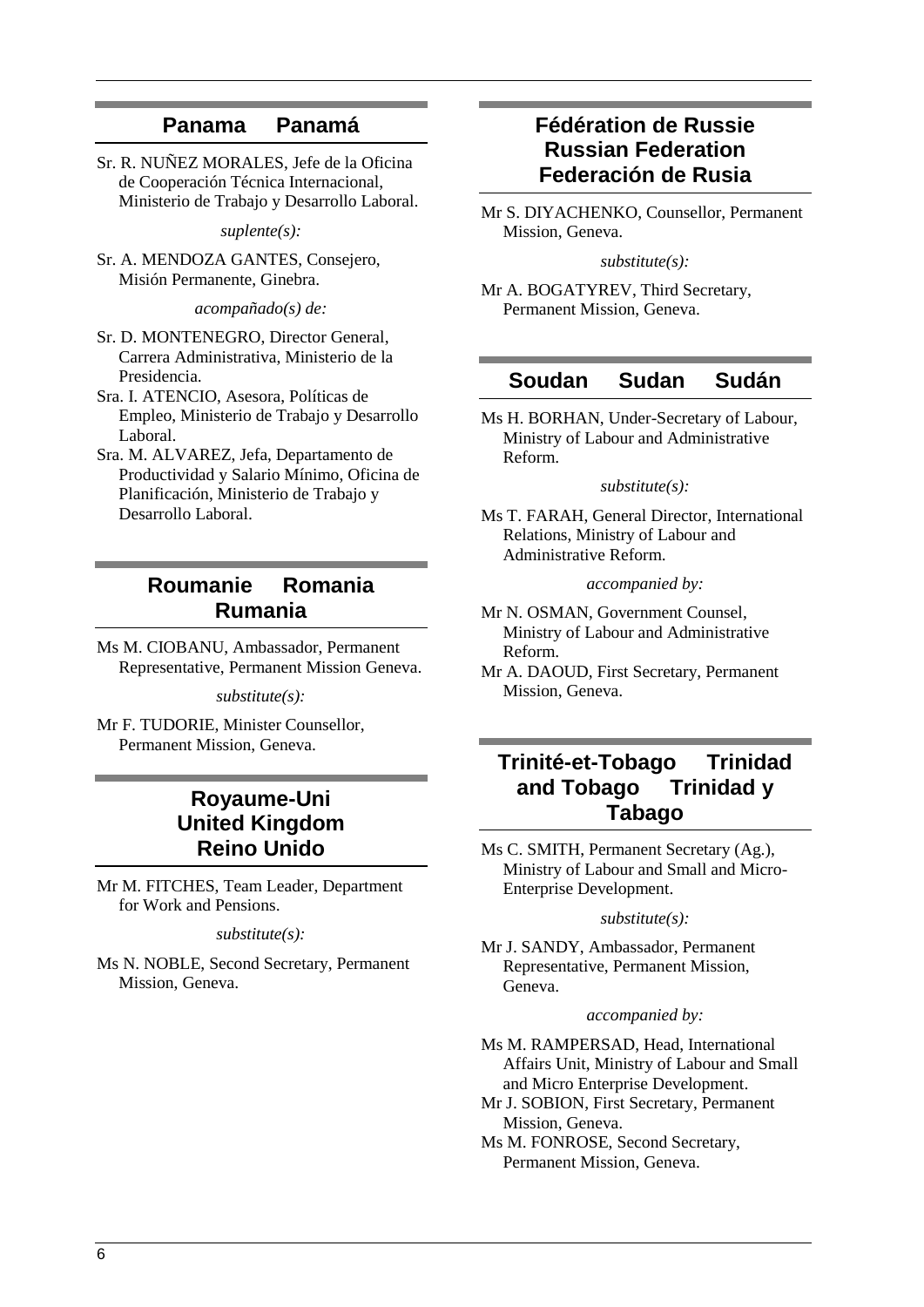# **Turquie Turkey Turquía**

Mr L. GENÇ, Counsellor for Labour and Social Security, Permanent Mission, Geneva.

*substitute(s):*

- Ms F. KALE, Expert, Ministry of Labour and Social Security.
- Ms E. BILEN, Expert, Ministry of Labour and Social Security.
- Mr M. AKIN, Expert, Ministry of Labour and Social Security.
- Mr N. KODAL, Expert, Ministry of Labour and Social Security.

# **Venezuela (Rép. bolivarienne du) Venezuela (Bolivarian Rep. of) Venezuela (Rep. bolivariana de)**

Sr. E. COLMENARES, Viceministro para Derechos y Relaciones Laborales.

### *suplente(s):*

- Sr. J. VALERO BRICEÑO, Embajador, Representante Permanente, Misión Permanente, Ginebra.
- Sra. R. SÁNCHEZ, Embajadora, Representante Permanente Alterna, Misión Permanente, Ginebra.
- Sr. C. FLORES, Consejero Laboral, Misión Permanente, Ginebra.

#### *acompañado(s) de:*

Sra. Y. ÁLVAREZ, Directora de Registros de Organizaciones Sindicales, Ministerio del Poder Popular para el Proceso Social Trabajo.

# **Zimbabwe**

Ms P. MUPFUMIRA, Minister of Public Service, Labour and Social Welfare.

*substitute(s):*

- Mr N. MASOKA, Permanent Secretary for Public Service, Labour and Social Welfare, Ministry of Public Service, Labour and Social Welfare.
- Mr T. MUSHAYAVANHU, Ambassador, Permanent Representative, Permanent Mission, Geneva.
- Mr C. VUSANI, Director, Labour Administration, Ministry of Public Service, Labour and Social Welfare.
- Ms M. MUKONDOMI, Director of Finance, Ministry of Public Service, Labour and Social Welfare.

#### *accompanied by:*

- Mr P. MUDYAWABIKWA, Minister Counsellor, Permanent Mission, Geneva.
- Mr C. CHIUTSI, Counsellor, Permanent Mission, Geneva.
- Mr M. PARAKOKWA, Principal Labour Officer, Ministry of Labour and Social Services.
- Ms K. SHUMBAYAONDA, Ministers' Aide.
- Mr C. CHISHIRI, Minister Counsellor, Permanent Mission, Geneva.
- Ms N. CHIVAKE, Legal Adviser, Public Service Commission.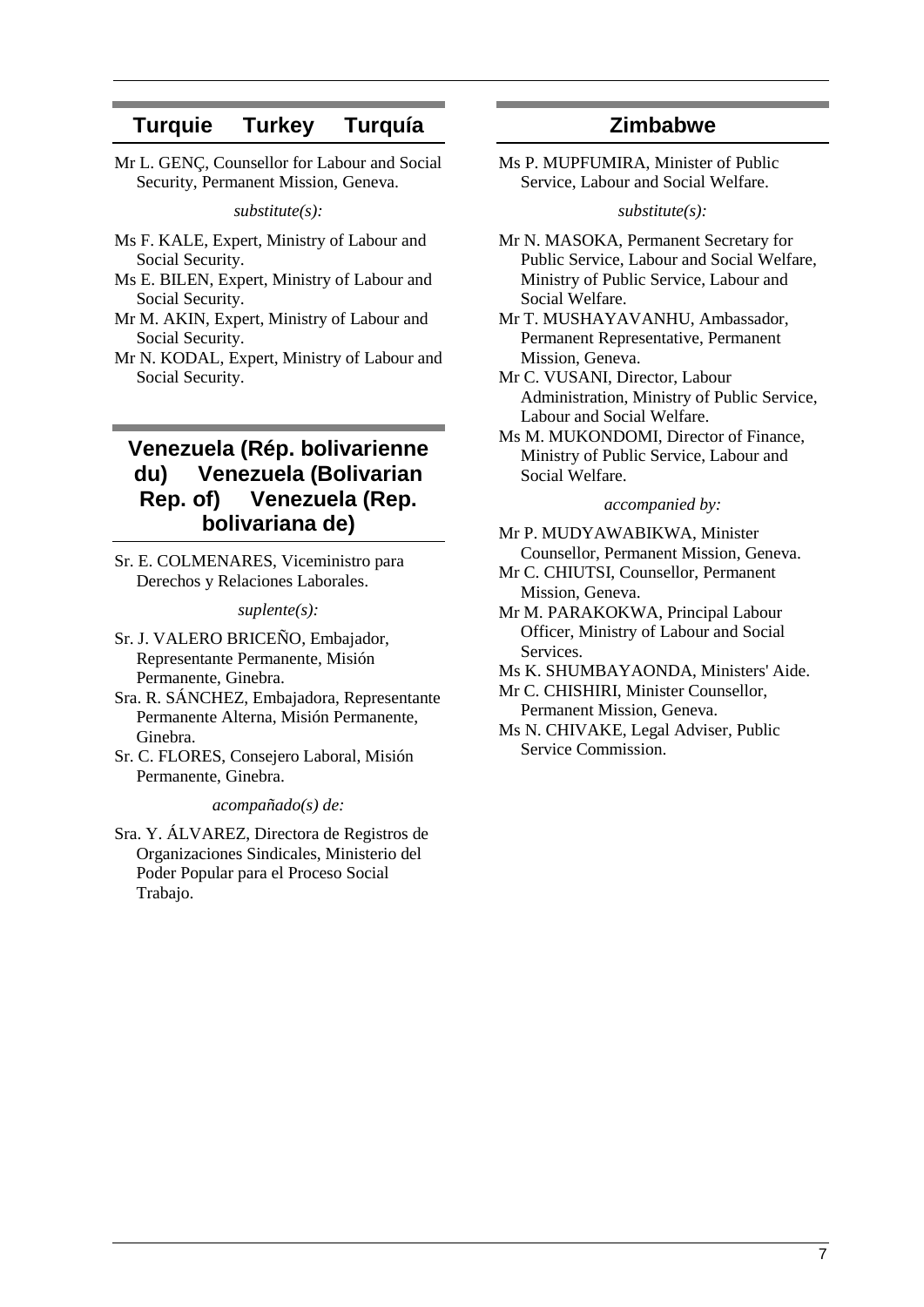### <span id="page-7-0"></span>**Membres gouvernementaux adjoints Deputy Government members Miembros gubernamentales adjuntos**

### **Albanie Albania**

Mr B. SALA, Adviser to the Minister, Ministry of Social Welfare and Youth.

*substitute(s):*

Ms B. ZOTO, Counsellor, Permanent Mission, Geneva.

### **Australie Australia**

Ms J. PITT, Minister Counsellor (Employment).

*substitute(s):*

Ms J. ANDERSON, Branch Manager, Participation and International Labour Branch, Department of Employment.

*accompanied by:*

- Mr R. SAUNDERS, Assistant Director, International Labour Section, Department of Employment.
- Ms S. MHAR, Assistant to the Minister Counsellor (Employment).
- Ms J. KAINE, First Secretary, Permanent Mission, Geneva.
- Mr T. MENADUE.

### **Bahreïn Bahrain Bahrein**

Mr F. MOHAMED, Director of Public and International Relations, Ministry of Labour.

*substitute(s):*

Mr H. ALSHAMI, Head for Occupational Safety, Ministry of Labour.

## **Bangladesh**

Mr S. SALEHIN, Counsellor, Permanent Mission, Geneva.

### **Belgique Belgium Bélgica**

Mme T. BOUTSEN, Conseillère générale, Division des Affaires internationales, Service public fédéral Emploi, Travail et Concertation sociale.

### **Botswana**

Ms G. KOKORWE, Acting Deputy Commissioner of Labour and Social Security, Ministry of Labour and Home Affairs.

#### *substitute(s):*

- Mr M. PALAI, Ambassador, Permanent Representative, Permanent Mission, Geneva.
- Ms S. SEEMULE, Labour Attaché, Permanent Mission, Geneva.

# **Brunéi Darussalam Brunei Darussalam**

Mr R. YUSOF, Acting Commissioner of Labour, Department of Labour, Ministry of Home Affairs.

*substitute(s):*

- Mr P. BIN PG KAMIS, Assistant Commissioner of Labour, Department of Labour, Ministry of Home Affairs.
- Ms N. HAJI HUSSIN, Assistant Commissioner of Labour, Department of Labour, Ministry of Home Affairs.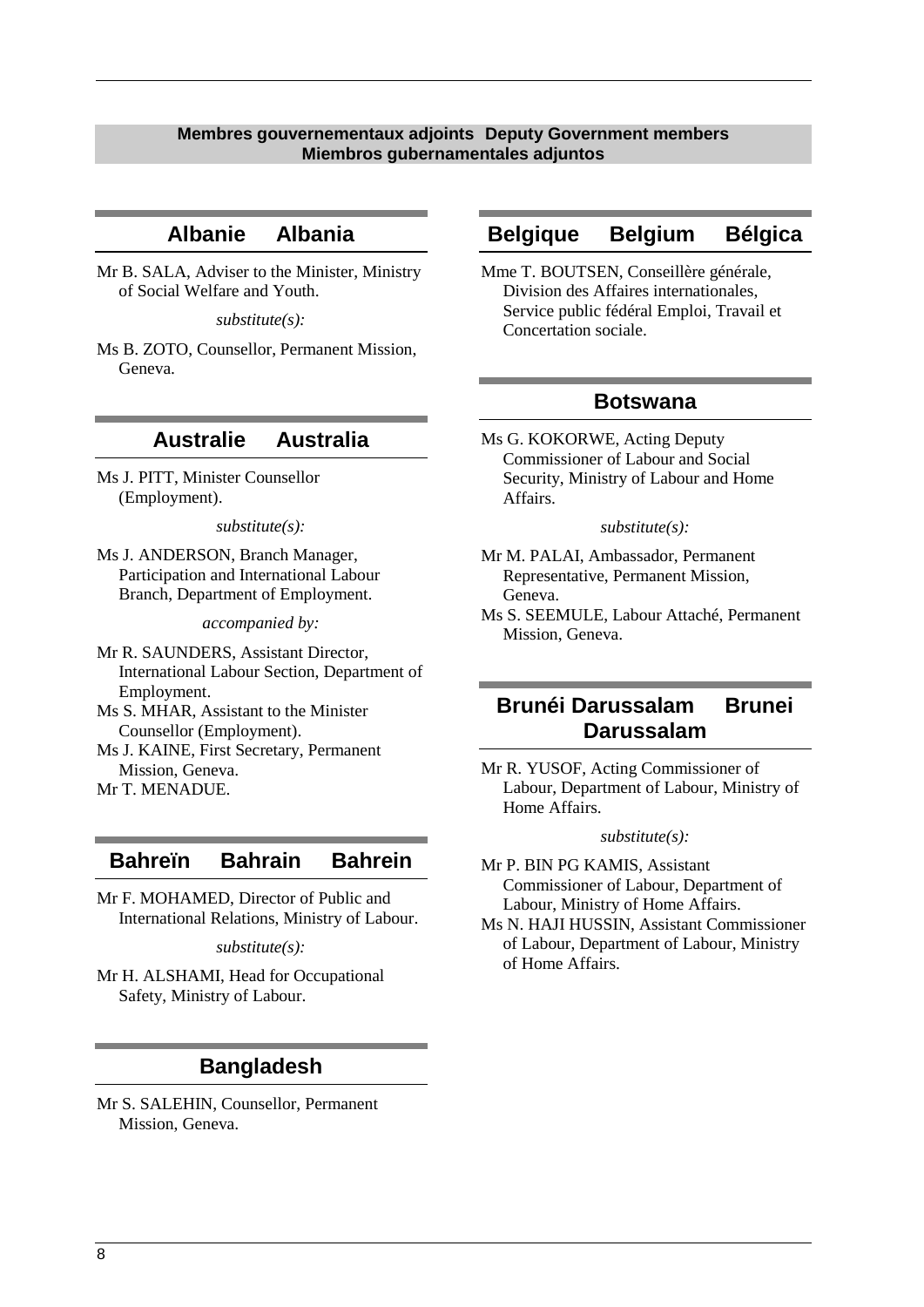# **Burkina Faso**

M. J. NONGUIERMA, Directeur général du Travail, Ministère de la Fonction publique, du Travail et de la Sécurité sociale.

*suppléant(s):*

M. R. SAWADOGO, Directeur des Relations et Normes internationales du Travail, Ministère de la Fonction publique, du Travail et de la Sécurité sociale.

*accompagné(s) de:*

M. U. DABIRE, Deuxième Secrétaire, Mission permanente, Genève.

# **Canada Canadá**

Ms K. SANTOS-PEDRO, Director, Multilateral Labour Affairs, Labour Program, Employment and Social Development Canada.

*substitute(s):*

Mr K. LEWIS, Counsellor, Permanent Mission, Geneva.

# **Colombie Colombia**

Sra. B. LONDOÑO SOTO, Embajadora, Misión Permanente, Ginebra.

#### *suplente(s):*

Sra. G. GAVIRIA RAMOS, Jefe de la Oficina de Cooperación y Relaciones Internacionales, Ministerio del Trabajo.

#### *acompañado(s) de:*

- Sra. A. PRIETO ABAD, Ministra Plenipotenciaria, Misión Permanente, Ginebra.
- Sra. M. PARDO, Misión Permanente, Ginebra.

# **Cuba**

Sra. M. LAU VALDÉS, Directora de Relaciones Internacionales, Ministerio de Trabajo y Seguridad Social.

*suplente(s):*

Sr. A. CASTILLO SANTANA, Consejero, Misión Permanente, Ginebra.

# **République dominicaine Dominican Republic República Dominicana**

Sr. H. HERNÁNDEZ SÁNCHEZ, Embajador, Representante Permanente, Misión Permanente, Ginebra.

#### *suplente(s):*

Sra. P. BAUTISTA-MENTHA, Consejera, Misión Permanente, Ginebra.

## **Espagne Spain España**

Sra. A. MENÉNDEZ PÉREZ, Embajadora, Representante Permanente, Misión Permanente, Ginebra.

### *suplente(s):*

Sr. D. CANO SOLER, Consejero de Empleo y Seguridad Social ante la OIT, Misión Permanente, Ginebra.

#### *acompañado(s) de:*

- Sr. V. REDONDO BALDRICH, Embajador, Representante Permanente Adjunto, Misión Permanente, Ginebra.
- Sr. M. REMÓN MIRANZO, Consejero, Misión Permanente, Ginebra.
- Sr. P. TOMÁS HERNÁNDEZ, Consejero de Finanzas, Misión Permanente, Ginebra.
- Sr. J. NACHER MARTOS, Jefe de Servicio Consejería de Empleo y Seguridad Social, Misión Permanente, Ginebra.
- Sra. N. MARTÍ NIKLEWITZ, Asistente Consejería de Empleo y Seguridad Social, Misión Permanente, Ginebra.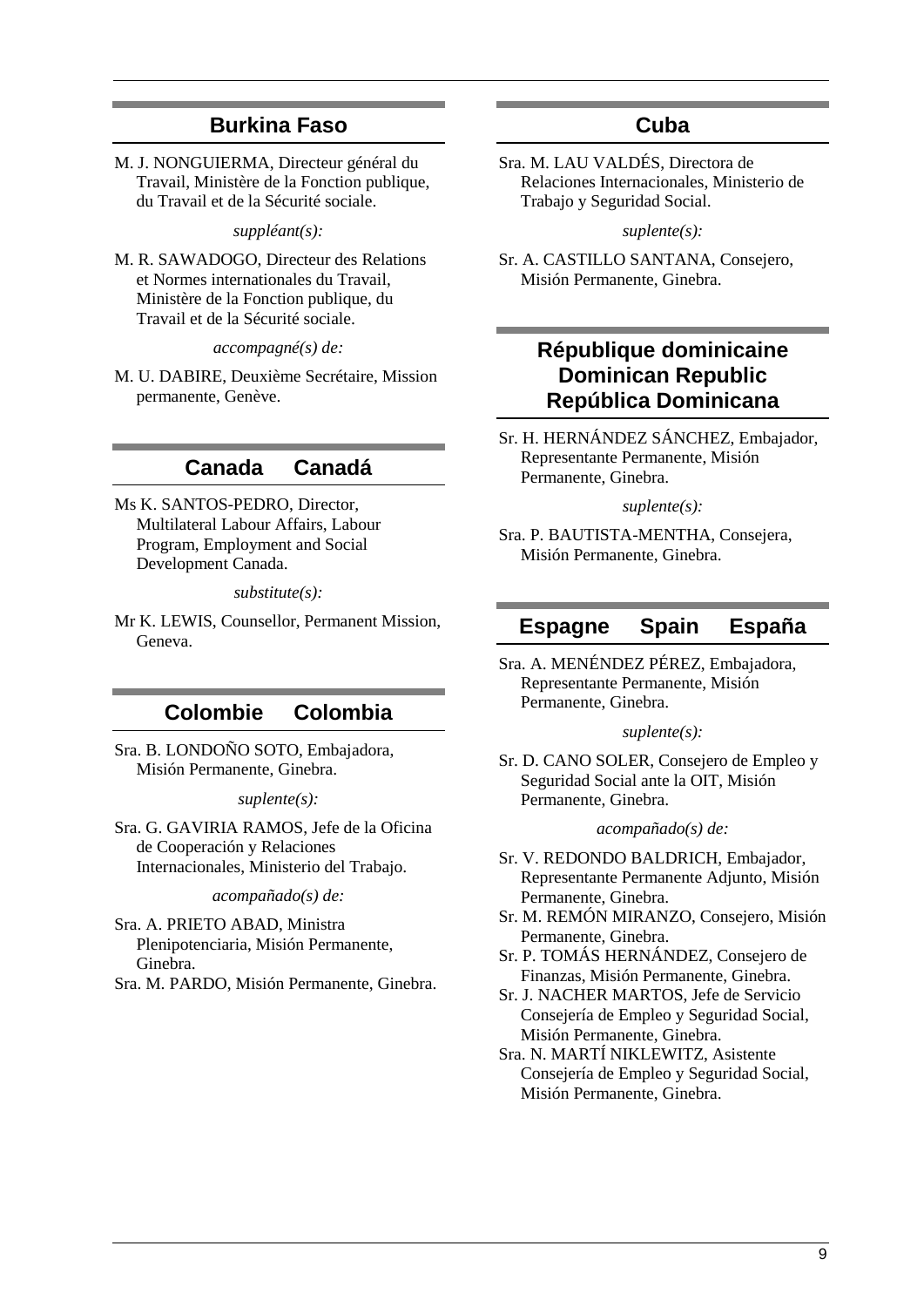# **Ethiopie Ethiopia Etiopía**

Mr N. BOTORA, Ambassador, Permanent Representative, Permanent Mission, Geneva.

*substitute(s):*

Mr A. ADEWO, Director, Employment Promotion, Ministry of Labour and Social Affairs.

*accompanied by:*

- Mr F. SENBETE, Director, Harmonious Industrial Relations, Ministry of Labour and Social Affairs.
- Ms E. WOLDETSADIK, Head, Ministers' Office of Labour and Social Affairs.
- Ms Y. HABTEMARIAM, Second Secretary.
- Mr Y. ALEMU, Counsellor, Permanent Mission, Geneva.

## **Indonésie Indonesia**

Mr T. WIBOWO, Ambassador, Permanent Representative, Permanent Mission, Geneva.

#### *substitute(s):*

Mr R.M. Michael TENE, Ambassador, Deputy Permanent Representative, Permanent Mission, Geneva.

Ms H. RUMONDANG, Director, Institution and Community Industrial Relations.

*accompanied by:*

Ms L. WARDHANI, Counsellor, Permanent Mission, Geneva.

Mr A. FIRDAUSY, Counsellor, Permanent Mission, Geneva.

Ms S. ERMINA, Director.

- Ms M. WULANDARI, Director.
- Mr B. NARARARYA, Ministry of Foreign Affairs.

## **Jordanie Jordan Jordania**

Ms S. MAJALI, Ambassador, Permanent Representative.

*substitute(s):*

Mr S. DAJANI, Special Counsellor (ILO Affairs), Permanent Mission, Geneva.

*accompanied by:*

Mr H. MA'AITAH, Second Secretary, Permanent Mission, Geneva.

## **Lesotho**

Mr T. MABETHA, Principal Secretary, Ministry of Labour and Employment.

#### *substitute(s):*

- Mr A. RASERA, Administrator, Workmen Compensation Trust Fund.
- Mr M. LESIA, Ministry of Labour and Employment.
- Ms M. MASUPHA, Ministry of Labour and Employment.

Mr N. JAFETA, Minister Counsellor, Permanent Mission, Geneva.

# **Lituanie Lithuania Lituania**

Ms N. DULKINAITÉ, Specialist, International Law Division, Department of International Affairs, Ministry of Social Security and Labour.

### **Mali Malí**

M. M. KONATE, Conseiller technique, Ministère du Travail, de la Fonction publique et de la Réforme de l'Etat.

#### *suppléant(s):*

M. F. COULIBALY, Directeur national du Travail, Ministère du Travail, de la Fonction publique et de la Réforme de l'Etat.

#### *accompagné(s) de:*

M. D. TRAORE, Conseiller, Mission permanente, Genève.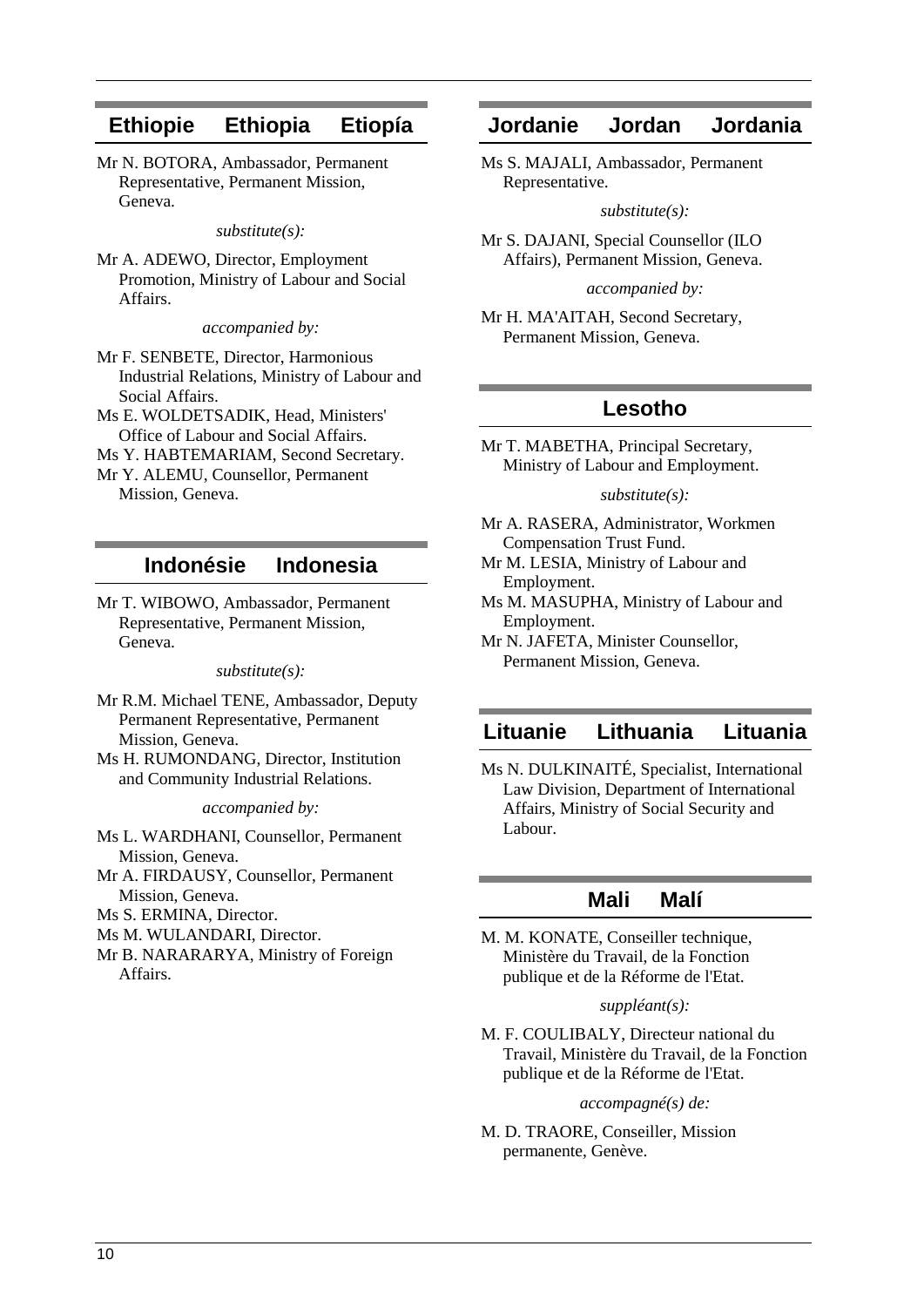# **Mauritanie Mauritania**

M. H. OULD T'FEIL BOWBE, Directeur général du Travail, Ministère de la Fonction publique, du Travail et de la Modernisation de l'Administration.

*suppléant(s):*

M. M. CHOUEIB, Deuxième Conseiller, Mission permanente, Genève.

## **Norvège Norway Noruega**

Mr S. KONGSTAD, Ambassador, Permanent Representative, Permanent Mission, Geneva.

*substitute(s):*

- Ms K. SOMMERSET, Minister, Deputy Permanent Representative, Permanent Mission, Geneva.
- Ms C. GEDE VIDNES, Counsellor, Labour Affairs, Ministry of Labour and Social Affairs.

*accompanied by:*

Ms T. KNUTSEN, Permanent Mission, Geneva.

### **Pakistan Pakistán**

Mr Z. AKRAM, Ambassador, Permanent Representative, Permanent Mission, Geneva.

*substitute(s):*

Mr A. QURESHI, Deputy Permanent Representative, Permanent Mission, Geneva.

*accompanied by:*

Mr S. RAZA, Third Secretary, Permanent Mission, Geneva.

# **Pays-Bas Netherlands Países Bajos**

Mr A. BETTE, Head, International Affairs Section, International Affairs Department, Ministry of Social Affairs and Employment.

*substitute(s):*

Mr W. VAN DIJK, First Secretary, Permanent Mission, Geneva.

### **Pologne Poland Polonia**

Mr R. HENCZEL, Ambassador, Permanent Representative, Permanent Mission, Geneva.

*substitute(s):*

Ms M. NOJSZEWSKA-DOCHEV, First Secretary, Permanent Mission, Geneva.

# **République-Unie de Tanzanie United Republic of Tanzania República Unida de Tanzanía**

Mr E. SHITINDI, Permanent Secretary, Ministry of Labour and Employment.

*substitute(s):*

Mr A. MSAKI, Director of Employment, Ministry of Labour and Employment.

*accompanied by:*

Mr M. AYUB, Senior Labour Officer, Ministry of Labour and Employment.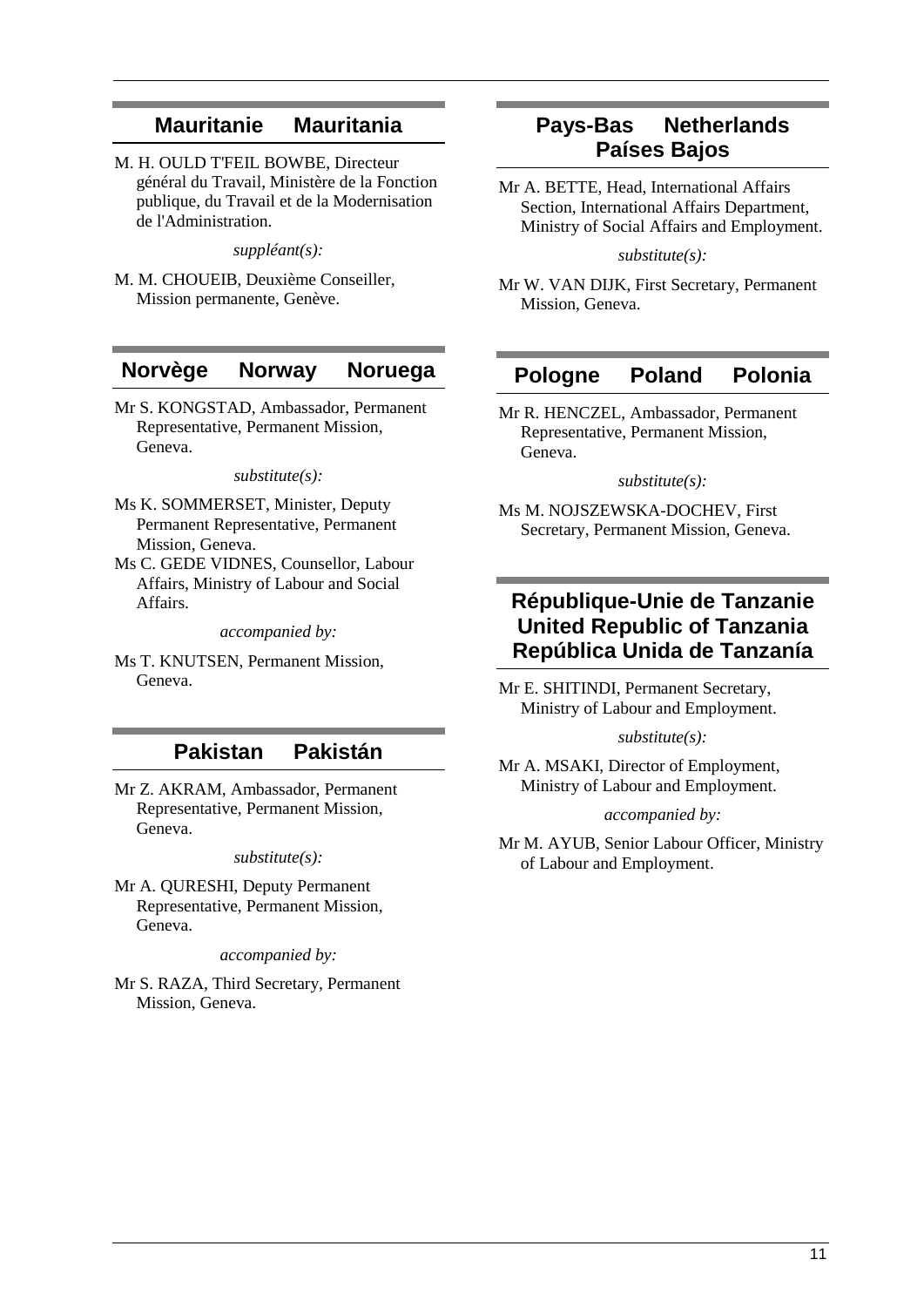# **Tchad Chad**

M. M. ABDERAMANE, Ministre de la Fonction publique, du Travail et de l'Emploi.

*suppléant(s):*

M. D. MBAIBARDOUM, Secrétaire général adjoint, Ministère de la Fonction publique, du Travail et de l'Emploi.

- Mme N. KADE ELIZABETH, Conseillère, Présidence de la République.
- Mme A. NAGA, Directrice, Ministère de la Fonction publique.
- M. M. MAHAMOUT, Directeur général, Ministère de la Fonction publique.

*accompagné(s) de:*

- Mme S. DJIMADOUM, Directrice, Ministère de la Fonction publique.
- Mme R. SA- NDOUDJINANG, Conseillère, Ministère de la Fonction publique.

# **Thaïlande Thailand Tailandia**

Mr V. THANGHONG, Director, Bureau of International Coordination, Ministry of Labour.

*substitute(s):*

Ms C. THONGTIP, Minister Counsellor (Labour), Permanent Mission, Geneva.

*accompanied by:*

- Ms L. WALSH, Foreign Relations Officer, Ministry of Labour.
- Ms S. TUPPASOOT, Senior Labour Specialist, International Cooperation Bureau, Office of the Permanent Secretary, Ministry of Labour.

# **Uruguay**

Sr. R. GONZÁLEZ ARENAS, Embajador, Representante Permanente, Misión Permanente, Ginebra.

#### *suplente(s):*

Sr. H. BARRETTO, Asesor de la Dirección Nacional de Trabajo, Ministerio de Trabajo y Seguridad Social.

*acompañado(s) de:*

Sra. L. BERGARA, Segunda Secretaria, Misión Permanente, Ginebra. Sra. A. CAMILLI, Segunda Secretaria, Misión Permanente, Ginebra.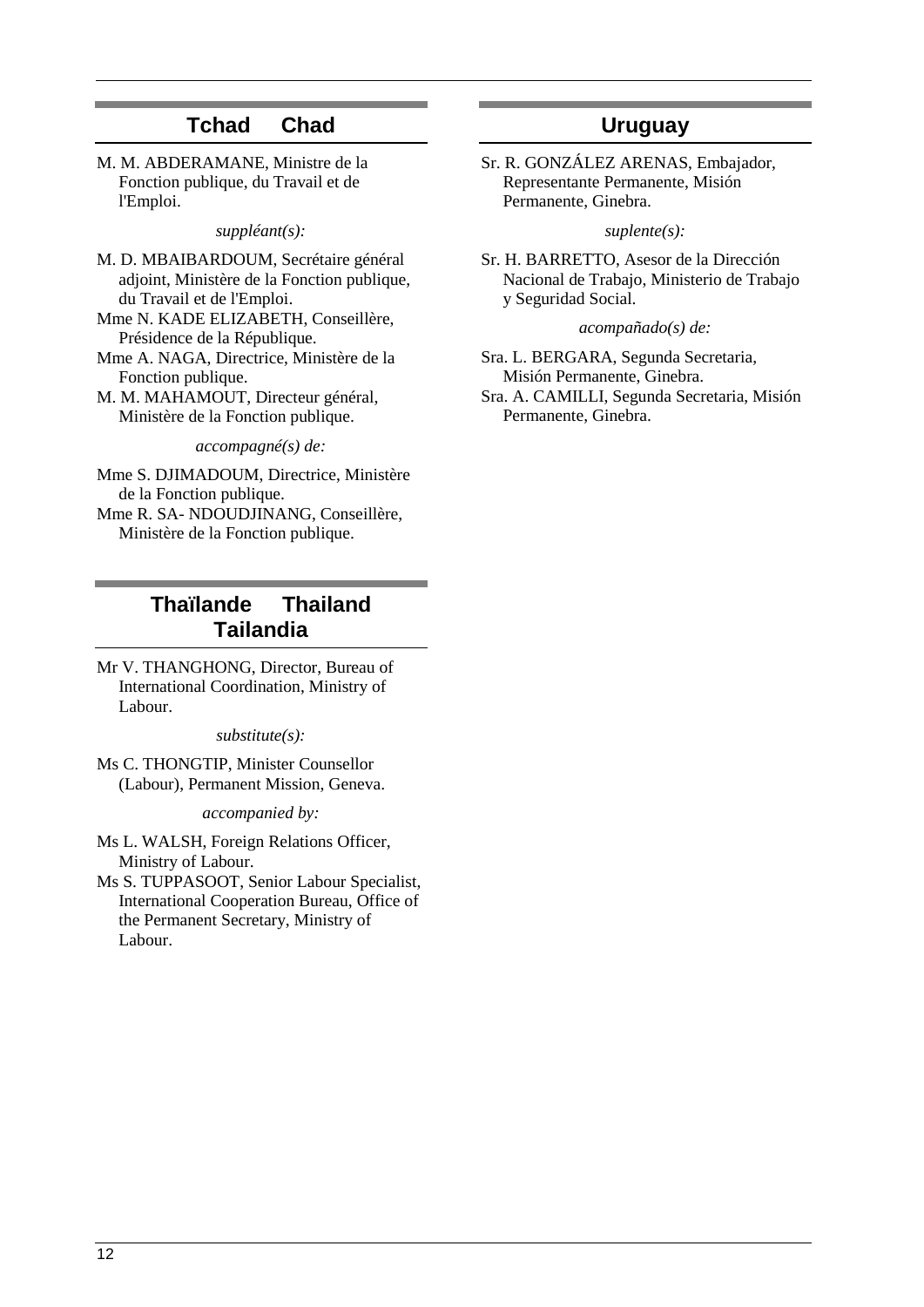### **Membres employeurs titulaires Titular Employer members Miembros empleadores titulares**

<span id="page-12-0"></span>

| Vice-président du Conseil d'administration:      |                            |
|--------------------------------------------------|----------------------------|
| <b>Vice-Chairperson of the Governing Body:</b>   | Mr J. RØNNEST (Denmark)    |
| Vicepresidente del Consejo de Administración:    |                            |
| Secrétaire du groupe des employeurs:             |                            |
| Secretary of the Employers' group:               | Ms L. KROMJONG (IOE)       |
| Secretario del Grupo de los Empleadores:         |                            |
| Secrétaire adjoint du groupe des employeurs:     |                            |
| Deputy Secretary of the Employers' group:        | Sr. R. SUAREZ SANTOS (IOE) |
| Secretario adjunto del Grupo de los Empleadores: |                            |

M. O. DIALLO (Côte d'Ivoire), Confédération générale des Entreprises de Côte d'Ivoire (CGECI).

- Ms R. GOLDBERG (United States), United States Council for International Business (USCIB).
- Ms H. LIU (China), Deputy Director, China Enterprise Confederation (CEC).
- Mr H. MATSUI (Japan), Co-Director, International Cooperation Bureau, Nippon-Keidanren /Japan Business Federation (NICC).
- Mr M. MDWABA (South Africa), Chairman, Tzoro.
- M. M. MEGATELI (Algérie), Secrétaire général, Confédération générale des Entreprises algériennes.
- Mr K. RAHMAN (Bangladesh), Adviser to the Executive Committee, Bangladesh Employers' Federation.
- Ms S. ROMCHATTHONG (Thailand), Secretary General, Employers' Federation of Thailand.
- Mr J. RØNNEST (Denmark), Vice-Chair of the ILO Governing Body, Confederation of Danish Employers (DA).
- M. A. SAVANÉ (Guinée), Secrétaire général, Conseil national du Patronat guinéen (CNP).

Mr C. SYDER (United Kingdom), Partner, Penningtons Manches LLP.

- Ms S. TEXEIRA DE SOUSA (Brazil), Confederação Nacional da Industria (CNI).
- Mr A. WALCOTT (Barbados), Executive Director, Barbados Employers' Confederation (BEC).

Mr P. WOOLFORD (Canada), Executive Director, Canadian Employers Council.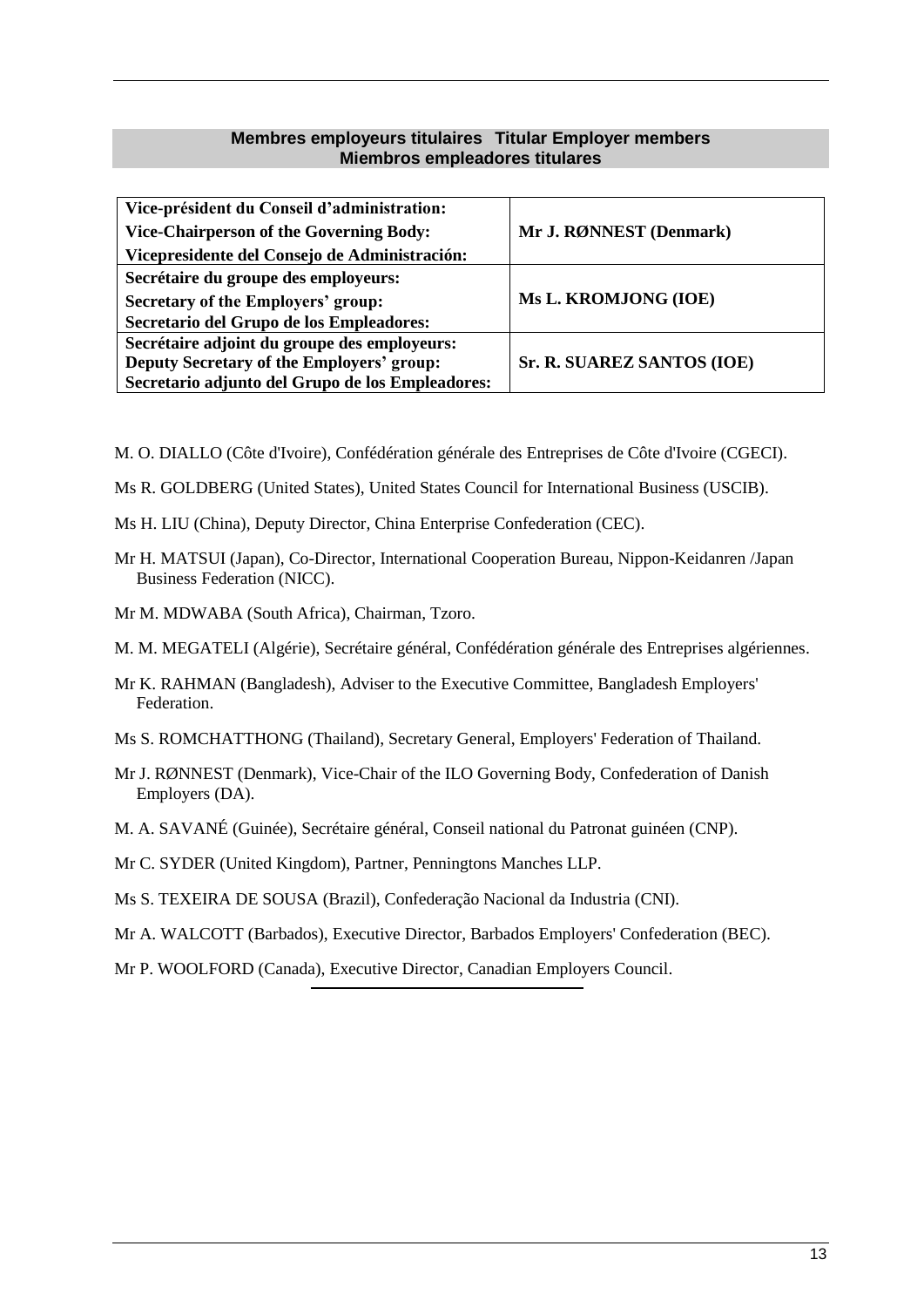### **Membres employeurs adjoints Deputy Employer members Miembros empleadores adjuntos**

<span id="page-13-0"></span>Mme F. AWASSI ATSIMADJA (Gabon), Confédération patronale gabonaise.

M. F. BALBOUL (Liban).

- Mr H. CHIBANDA (Zambia), Executive Director, Zambia Federation of Employers (ZFE).
- Sr. A. LINERO (Panamá), Asesor y Miembro de la Comisión Laboral, Consejo Nacional de la Empresa Privada (CONEP).

Mr K. NAUMAN (Pakistan), President, Employers' Federation of Pakistan.

Mr M. OTAREDIAN (Islamic Republic of Iran), President and Secretary General, Iran Confederation of Employers Association (ICEA).

**Autres personnes assistant à la session: Other persons attending the session: Otras personas presentes en la reunión:**

Mr M. CONZEMIUS (Germany). Mr M. MORAVEJ HOSSEINI (Islamic Republic of Iran). Ms S. TASDIGHI (Islamic Republic of Iran).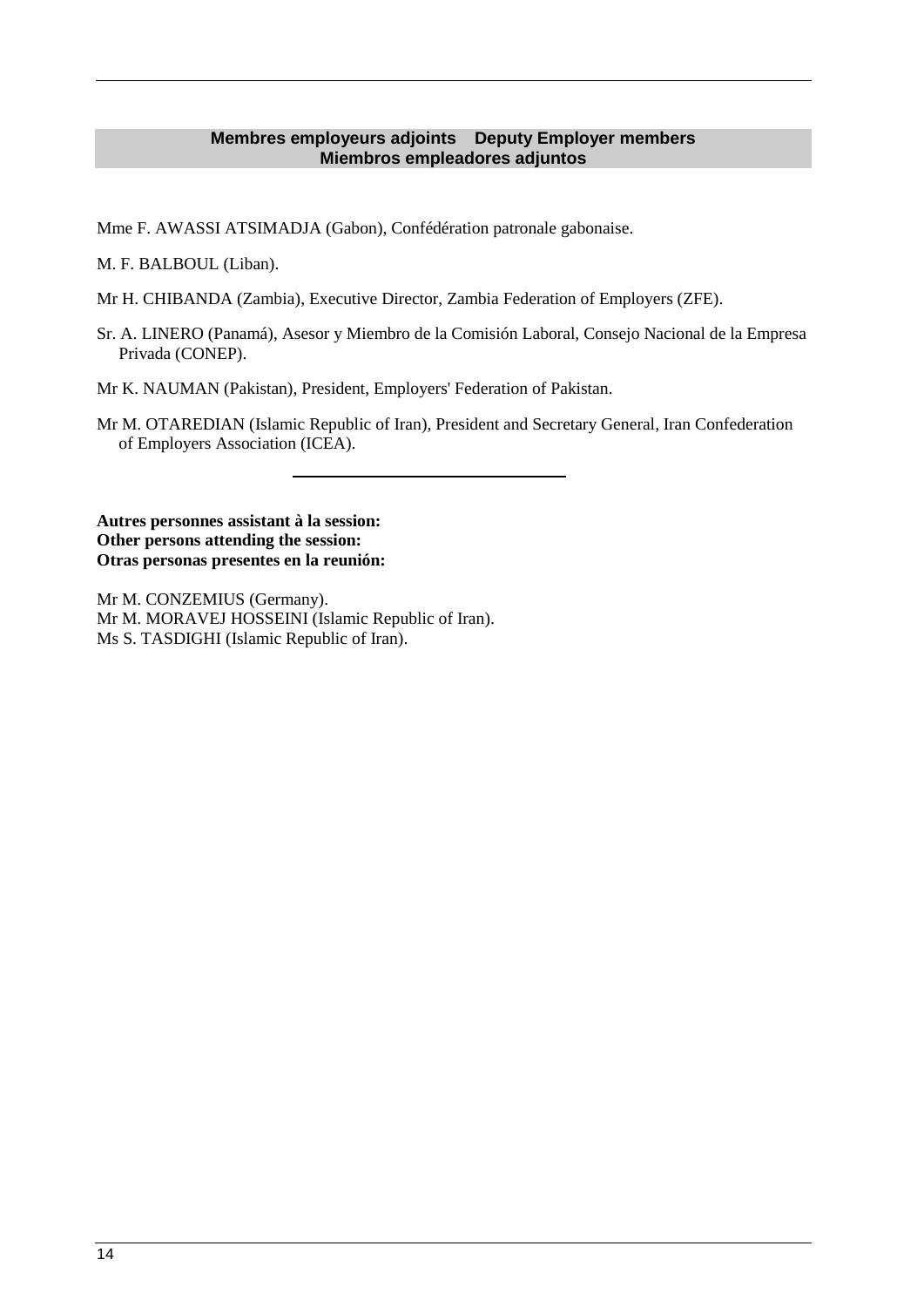### **Membres travailleurs titulaires Titular Worker members Miembros trabajadores titulares**

<span id="page-14-0"></span>

| Vice-président du Conseil d'administration:<br><b>Vice-Chairperson of the Governing Body:</b> | M. L. CORTEBEECK (Belgique) |
|-----------------------------------------------------------------------------------------------|-----------------------------|
| Vicepresidente del Consejo de Administración:                                                 |                             |
| Secrétaire du groupe des travailleurs:                                                        |                             |
| <b>Secretary of the Workers' group:</b>                                                       | Sra. R. GONZÁLEZ (ITUC)     |
| Secretario del Grupo de los Trabajadores:                                                     |                             |
| Secrétaire adjoint du groupe des travailleurs:                                                |                             |
| Deputy Secretary of the Workers' group:                                                       | Ms E. BUSSER (ITUC)         |
| Secretario adjunto del Grupo de los Trabajadores:                                             |                             |

Mr F. ATWOLI (Kenya), General Secretary, Central Organization of Trade Unions (COTU K).

- Ms A. BUNTENBACH (Germany), Deutscher Gewerkschaftsbund (DGB.
- M. L. CORTEBEECK (Belgique), Vice-président du Conseil d'administration du BIT, Président d'honneur, Confédération des Syndicats Chrétiens de Belgique (ACV-CSC).
- Sra. M. FRANCISCO (Angola), Secretaria para Relaciones Internacionales, Unión Nacional de los Trabajadores de Angola, Confederación Sindical (UNTA-CS).
- Mr S. GURNEY (United Kingdom), Labour Standards and World Trade, Trade Union Congress (TUC).
- Mr G. JIANG (China), Executive Committee Member, All China Federation of Trade Unions.
- Sr. G. MARTINEZ (Argentina), Secretario internacional, Confederación General del Trabajo (CGT).
- Mr K. ROSS (United States), Deputy Policy Director, AMERICAN FED. OF LABOR AND CONGRESS OF INDUS. ORGANIZATION (AFL-CIO).
- Mr T. SAKURADA (Japan), Takashimaya Labour Union.
- M. B. THIBAULT (France), Confédération générale du Travail (CGT).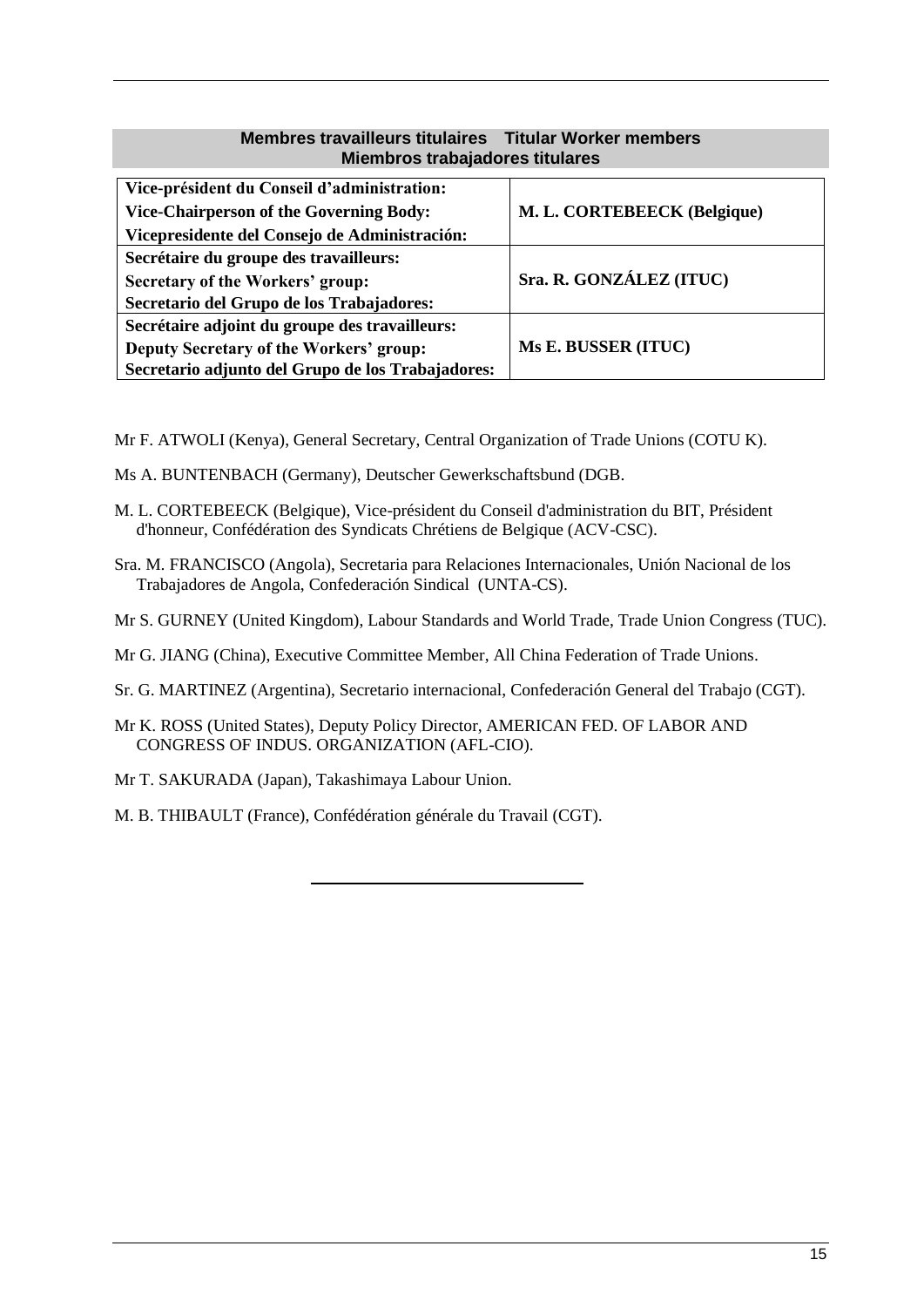### **Membres travailleurs adjoints Deputy Worker members Miembros trabajadores adjuntos**

- <span id="page-15-0"></span>Mr M. AL MAAYTAH (Jordan), President, General Federation of Jordanian Trade Unions (GFJTU).
- Mr A. AMANCIO VALE (Brazil), Executive Director, Secretaria de Relaçoes Internacionais, Central Unica dos Trabalhadores (CUT).
- Mr Z. AWAN (Pakistan), General Secretary, Pakistan Workers' Federation (PWF).
- Ms S. CAPPUCCIO (Italy), Confederazione Generale Italiana del Lavoro.
- Ms M. CLARKE WALKER (Canada), Executive Vice-President, Canadian Labour Congress.
- Mr P. DIMITROV (Bulgaria), President, Confederation of Independent Trade Unions in Bulgaria.
- M. F. DJONDANG (Tchad), Secrétaire général, Union des Syndicats du Tchad (UST).
- Mme A. EL AMRI (Maroc), Union marocaine du Travail (UMT).
- Sra. E. FAMILIA (República Dominicana), Vicepresidenta encargada de Política de Equidad de Género, Confederación Nacional de Unidad Sindical (CNUS).
- M. M. GUIRO (Sénégal), Secrétaire général, Confédération nationale des Travailleurs du Sénégal.
- Ms M. LIEW KIAH ENG (Singapore), SMOU General Secretary.
- Mr M. MAUNG (Myanmar), General Secretary, Federation of Trade Unions (FTUM).
- Mr J. OHRT (Denmark), International Adviser, Landsorganisationen i Danmark (LO).
- Ms B. PANDEY (Nepal), General Federation of Nepalese Trade Unions (GEFONT).
- Ms C. PASSCHIER (Netherlands), Vice President, Federatie Nederlandse Vakbeweging (FNV).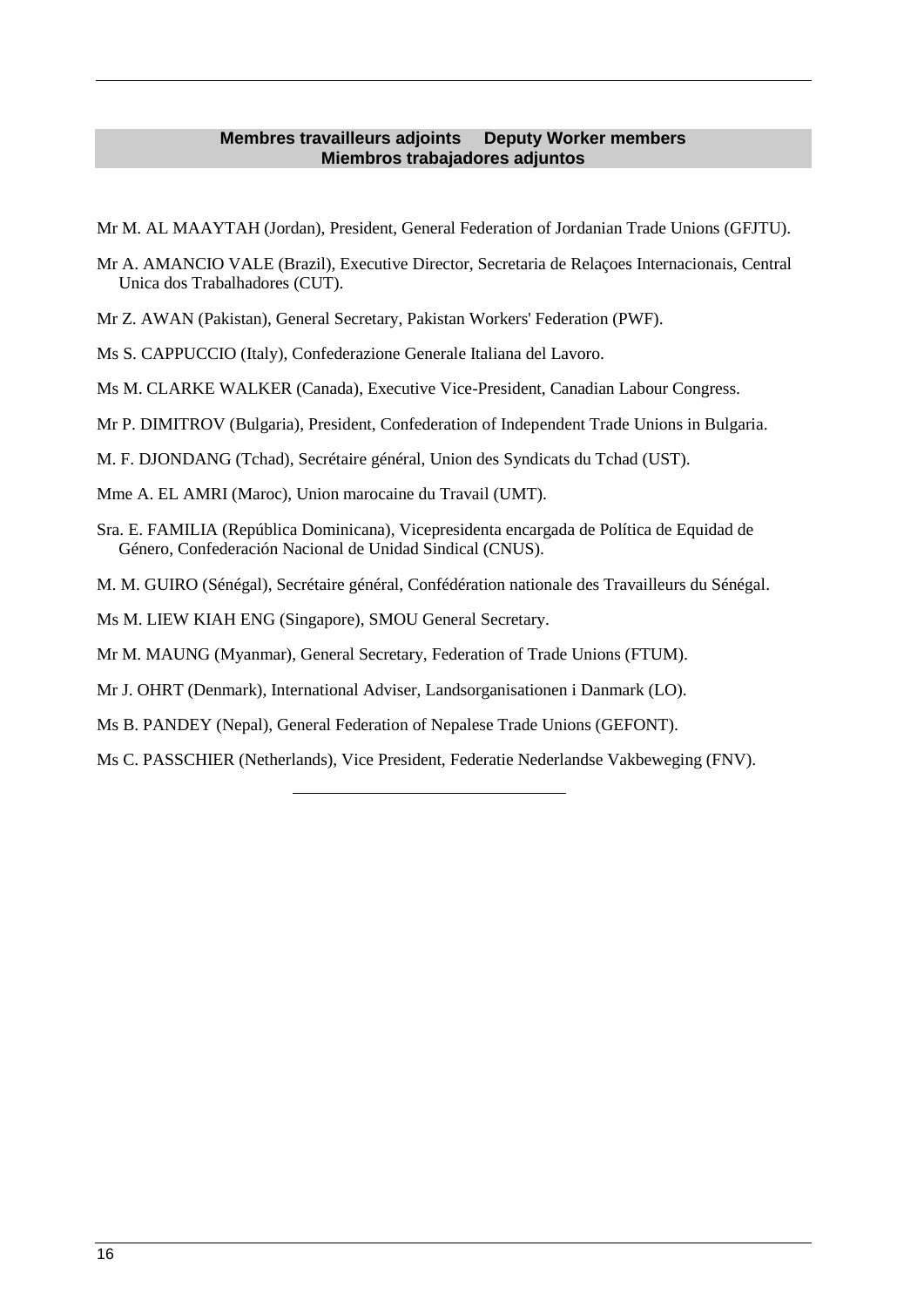<span id="page-16-0"></span>**Représentants d'autres Etats Membres de l'Organisation assistant à la session Representatives of other member States of the Organization present at the session Representantes de otros Estados Miembros de la Organización presentes en la reunión**

# **Autriche Austria**

- Ms I. DEMBSHER, Head of the International Social Policy Unit, Federal Ministry of Labour, Social Affairs and Consumer Protection.
- Mr G. THALLINGER, Counsellor, Permanent Mission, Geneva.

# **Egypte Egypt Egipto**

Ms H. EL TAHER ABDALLA, Labour Counsellor, Permanent Mission, Geneva.

## **El Salvador**

- Sr. J. MAZA MARTELLI, Embajador, Representante Permanente, Misión Permanente, Ginebra.
- Sra. R. MENÉNDEZ ESPINOZA, Ministro Consejero, Misión Permanente, Ginebra.

# **Fidji Fiji**

- Mr J. KONROTE, Minister of Employment, Productivity and Industrial Relations.
- Ms N. KHAN, Ambassador, Permanent Representative, Permanent Mission, Geneva.
- Ms R. MANI, Barrister and Solicitor, Office of the Attorney General.
- Ms V. VAREA, Director, Labour Policy and Productivity, Ministry of Employment, Productivity and Industrial Relations.
- Ms N. KHATRI, Deputy Permanent Representative, Permanent Mission, Geneva.
- Mr A. PRATAP, First Secretary, Permanent Mission, Geneva.

## **Grèce Greece Grecia**

- Ms E. CHRYSANTHOU, Head, Directorate of International Relations, Ministry of Labour, Social Security and Welfare.
- Mr A. BOUDOURIS, First Counsellor, Permanent Mission, Geneva.
- Ms S. LASKARIDOU, Directorate of International Relations, Ministry of Labour, Social Security and Welfare.
- Mr G. PAPADATOS, Counsellor, Permanent Mission, Geneva.

## **Guatemala**

- Sr. F. VILLAGRAN DE LEON, Embajador, Representante Permanente, Misión Permanente, Ginebra.
- Sra. A. CHÁVEZ BIETTI, Representante Permanente Alterno, Misión Permanente, Ginebra.

## **Hongrie Hungary Hungría**

- Ms K. PELEI, Adviser, Ministry for National Economy.
- Ms Z. TVARUSKÓ, Third Secretary, Permanent Mission, Geneva.

# **Irlande Ireland Irlanda**

Mr D. SHERIDAN, Principal Officer, Department of Jobs, Enterprise and Innovation.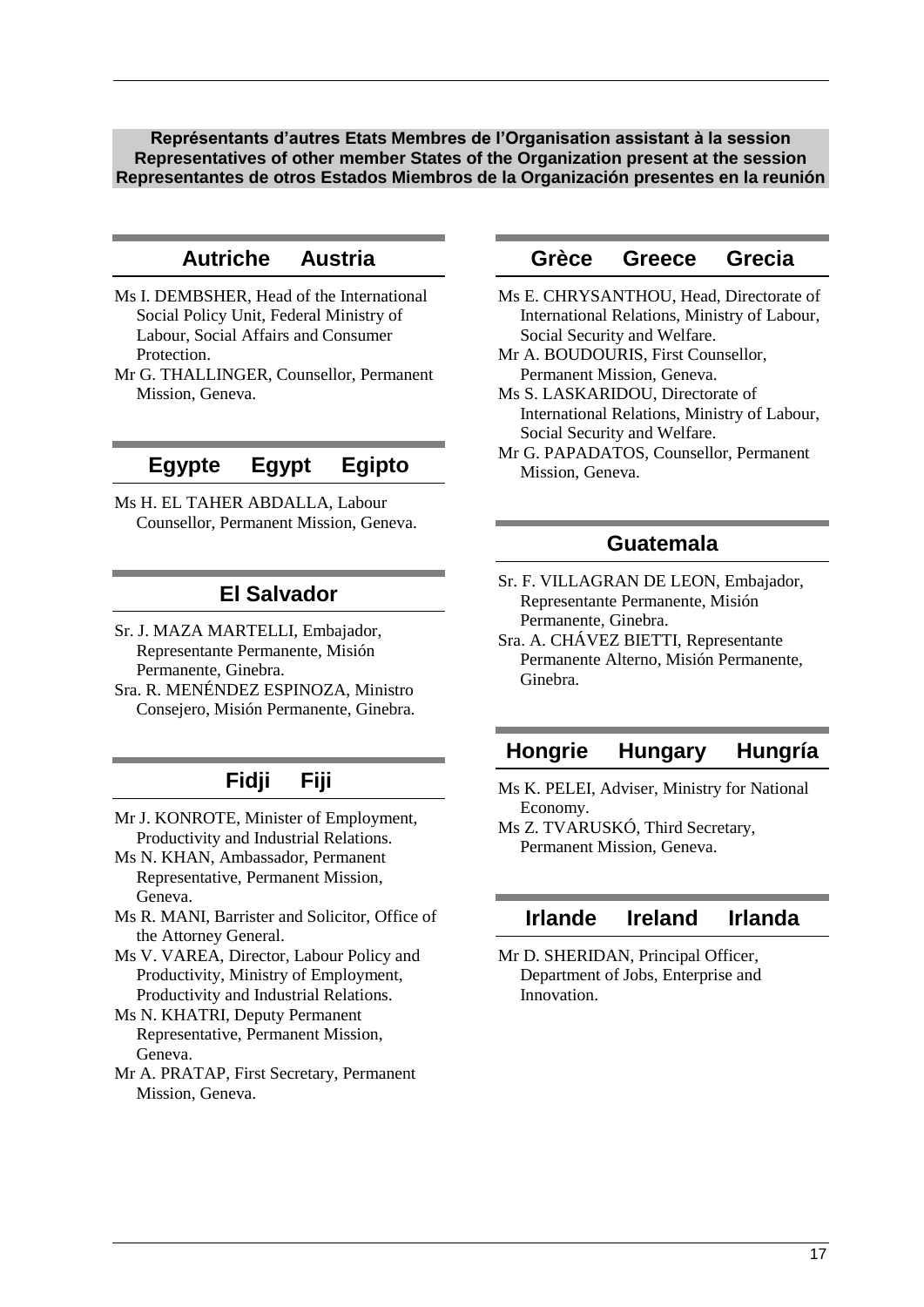# **Koweït Kuwait**

- Mr A. AL-RASHIDI, Supervisor, Foreign Relations Department, Public Authority for Manpower.
- Mr J. AL-ALI, Supervisor, Labour Coordination Department, Public Authority for Manpower.

## **Lettonie Latvia Letonia**

- Mr R. JANSONS, Ambassador, Permanent Representative, Permanent Mission, Geneva.
- Mr E. KORCAGINS, Counsellor, Permanent Mission, Geneva.
- Ms I. DREIMANE ARNAUD, First Secretary, Permanent Mission, Geneva.

## **Mozambique**

- M. E. MAVILA, Directeur national, Ministère du Travail, de l'Emploi et de la Sécurité sociale.
- M. J. DENGO, Conseiller, Mission permanente, Genève.

### **Myanmar**

- Mr M. WAI, Ambassador Extraordinary and Plenipotentiary, Permanent Representative, Permanent Mission, Geneva.
- Mr M. AUNG, Director-General, Department of Labour, Ministry of Labour, Employment and Social Security.
- Mr M. SOE, Ambassador, Deputy Permanent Representative, Permanent Mission, Geneva.
- Mr W. TUN, Minister Counsellor, Permanent Mission, Geneva.
- Mr K. NYEIN, Minister Counsellor, Permanent Mission, Geneva.
- Ms T. YE HTUN, Deputy Director, Ministry of Labour, Employment and Social Security.
- Mr K. LWIN, Counsellor, Permanent Mission, Geneva.
- Ms S. WIN, Counsellor, Permanent Mission, Geneva.
- Mr T. NAING, First Secretary, Permanent Mission, Geneva.
- Ms T. TUN, First Secretary, Permanent Mission, Geneva.
- Ms M. SWE, Attaché, Permanent Mission, Geneva.

## **Namibie Namibia**

- Mr E. NGHIMTINA, Minister of Labour. Industrial Relations and Employment.
- Mr B. SHINGUADJA, Commissioner of Labour, Ministry of Labour and Social Welfare.
- Ms E. AMUTENYA, Personal Assistant.
- Ms V. YA TOIVO, Special Adviser to the Minister, Ministry of Labour. Industrial Relations and Employment.

## **Niger Níger**

- M. A. ELHADJI ABOU, Ambassadeur, Représentant permanent, Mission permanente, Genève.
- Mme M. KOUNTCHE GAZIBO, Premier Secrétaire, Mission permanente, Genève.

# **Nouvelle-Zélande New Zealand Nueva Zelandia**

- Mr M. HOBBY, Principal Adviser, International Strategy and Partnerships, Ministry of Business, Innovation and Employment.
- Ms J. RUSSELL, Senior Adviser, International Strategy and Partnerships, Ministry of Business, Innovation and Employment.

## **Portugal**

- M. J. ROSA MACEDO, Director of Labour Conditions, Directorate-General for Employment and Industrial Relations.
- M. A. VALADAS DA SILVA, Social Counsellor, Permanent Mission, Geneva.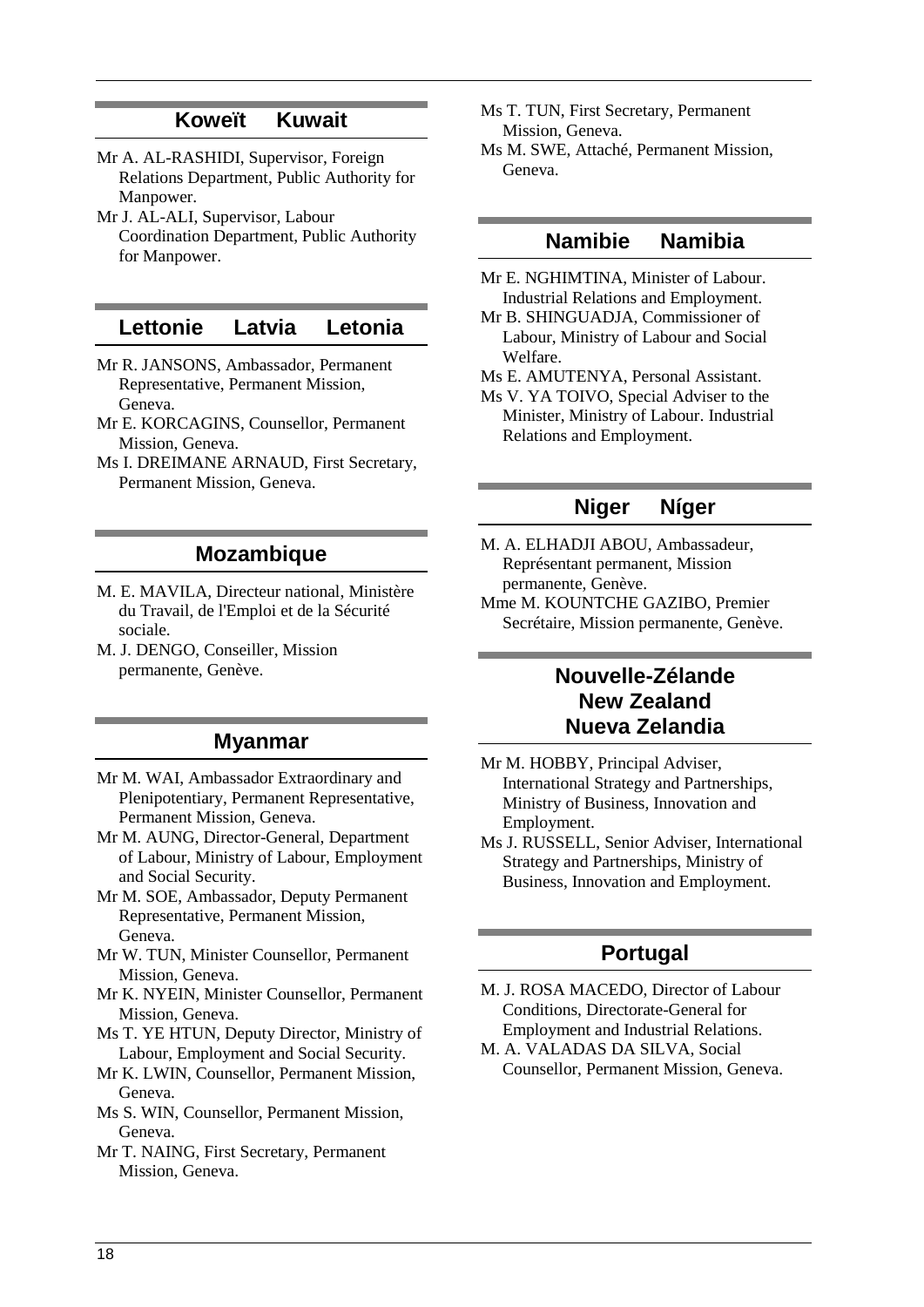# **Qatar**

- Mr M. AL-SIDDIQI, Representative of the Ministry of Labour and Social Affairs, Permanent Mission, Geneva.
- Mr S. AL-MARRI, Director of the Legal Affairs Department, Ministry of Labour and Social Affairs.
- Mr K. AL-SULAITI, Director of the Information System Management, Ministry of Labour and Social Affairs.

# **Singapour Singapore Singapur**

- Mr K. FOO, Ambassador Extraordinary and Plenipotentiary, Permanent Representative, Permanent Mission, Geneva.
- Mr J. HAN, Deputy Permanent Representative, Permanent Mission, Geneva.
- Ms J. BOO, First Secretary, Permanent Mission, Geneva.

# **Suisse Switzerland Suiza**

M. L. KARRER, Deuxième Secrétaire, Mission permanente, Genève.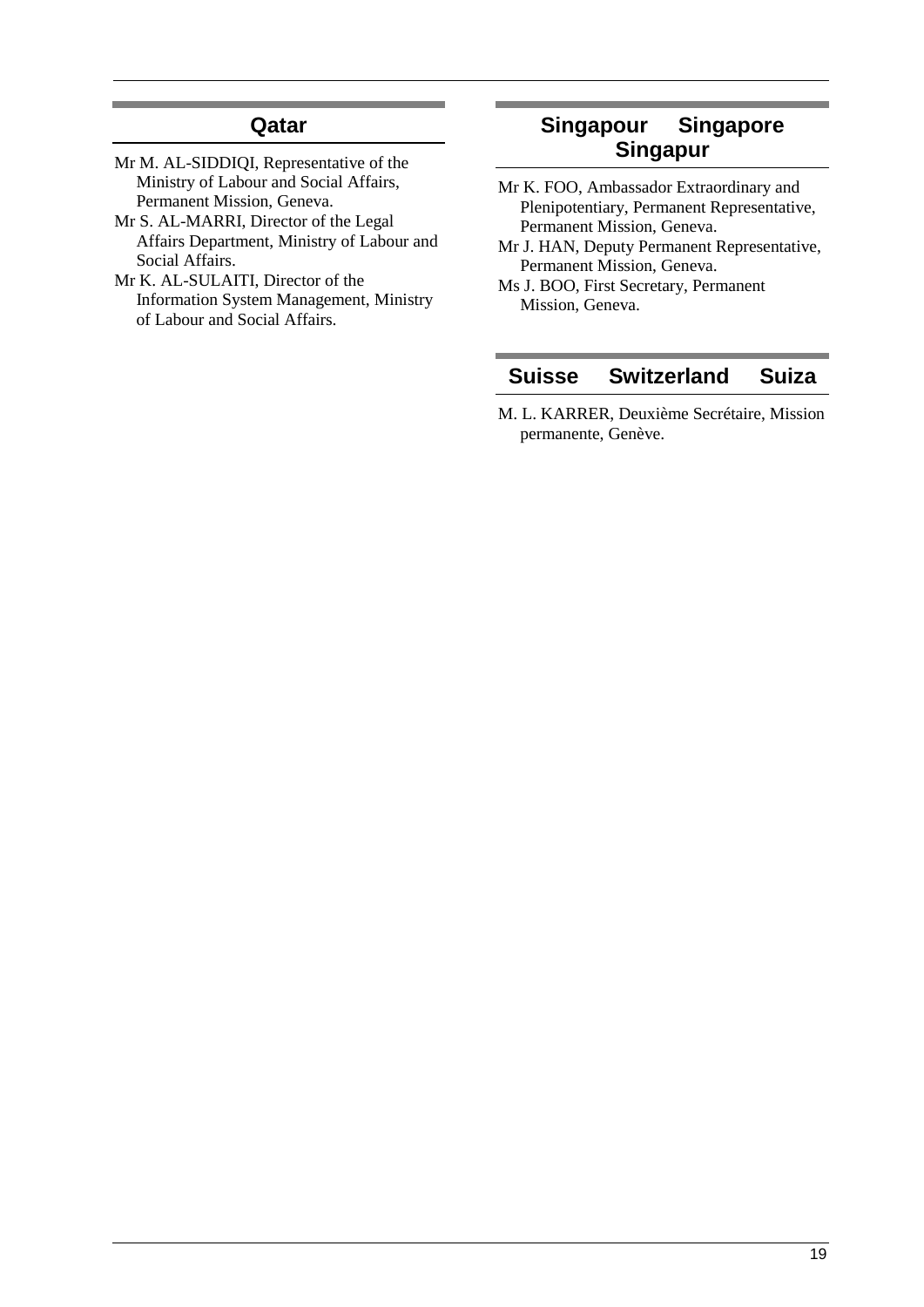### <span id="page-19-0"></span>**Représentants d'Organisations internationales gouvernementales Representatives of international governmental organizations Representantes de organizaciones internacionales gubernamentales**

#### **Union européenne**

#### **European Commission**

### **Unión Europea**

- Mr P. SØRENSEN, Ambassador, Head of the Permanent Delegation of the European Union to the United Nations in Geneva.
- Mr D. PORTER, Minister Counsellor, Deputy Head of the Permanent Delegation of the European Union to the United Nations in Geneva.
- Mr M. FERRI, Minister Counsellor, Permanent Delegation of the European Union to the United Nations in Geneva.
- Ms E. PICHOT, Team Leader, Unit External Relations, Neighbourhood Policy, Enlargement, IPA, Directorate for Employment and Social Inclusion, European Commission.

Mr L. DIALLO, Policy Officer, Unit External Relations, Neighbourhood Policy, Enlargement, IP, Directorate for Employment and Social Inclusion, European Commission.

Ms B. LOPEZ MARTINEZ, Permanent Delegation of the European Union to the United Nations in Geneva.